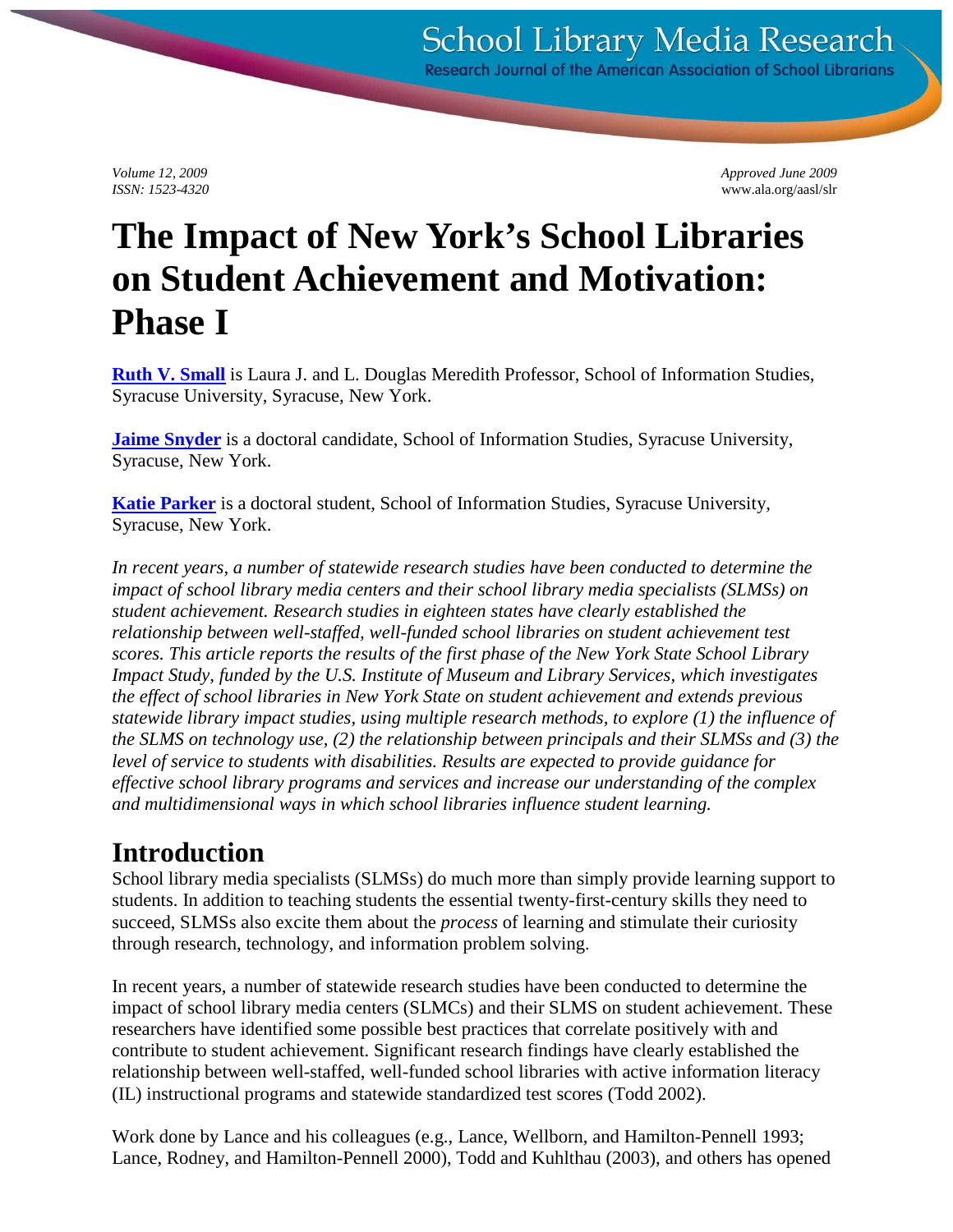an interesting line of inquiry. In an age when budgets for school libraries need to be expanded as access to information technology and databases continues to become more expensive, evidence of a relationship between the library, information resources, and student achievement is critical.

This article provides the results of phase 1 of a three-phase research study, funded by a National Leadership Grant from the Institute of Museum and Library Services, that establishes baseline data on the impact of New York State's school library services, programs, and resources on student achievement and motivation. This initial phase explored the perceptions of New York State's SLMSs and their principals on several factors, such as instructional services, student motivation for learning, technology integration and use, collaboration with classroom teachers, and services to students with disabilities. Findings will be useful to SLMSs and those involved in their preservice preparation.

# **Literature Review**

Over the past two decades, a series of statewide research studies have been conducted to better understand the impact of school libraries and SLMSs on student achievement. Though the origins of this scholarly investigation reside in the research of past American Library Association (ALA) president Mary K. Gaver, who attempted to demonstrate the relationship between quality school libraries and educational gains (Gaver 1963), perhaps the most cited and prolific research team associated with this line of inquiry is Keith Curry Lance and his associates.

Lance developed a methodological approach in 1993 (revised in 2000) to examine the effect of school libraries on student academic achievement. Using student performance on standardized tests as a means of measuring student achievement, Lance successfully correlated quality school library media programs with increased school performance on standardized tests. He conducted studies in seven states, and his method has been used in another six states. Lance's statewide studies in Colorado (e.g., Lance, Wellborn, and Hamilton-Pennell 1993), Illinois (e.g., Lance, Rodney, and Hamilton-Pennell 2005), and Alaska (Lance, Hamilton-Pennell and Rodney, 2000) have provided data for comparison across schools and school districts.

Researchers can look at a variety of differences between schools and their SLMCs to determine a range of measurable effects on student performance. These studies also have provided muchneeded evidence to school administrators of the positive impact of school library media programs and services on student learning, especially important during times of budget and personnel cutbacks. For example, an aggregate of the results from previous studies indicates that in ten or more of these states, a positive correlation exists between higher scores on standardized achievement tests and the size of SLMC staff, the number of hours the SLMC is open, how often students use the SLMC, the amount of materials the SLMC owns, and whether the SLMS teaches students (e.g., IL skills). In several of these state studies, a positive correlation was found between higher scores on the standardized tests and the presence of a trained SLMS, Internet access, networked computers in the SLMC and classrooms, higher SLMC expenditures per student, cooperative lesson planning between the SLMS and classroom teachers, and SLMS–led in-service for teachers.

Although each study has attempted to replicate Lance's approach to a certain degree, differences in focus exist between studies. For example, a Missouri study (Miller, Want, and Whitacre 2003) looked at the effects of a summer reading program, while an Alaska study (Lance, Rodney, and Hamilton-Pennell 2000) examined the importance of collaboration with the public library. Both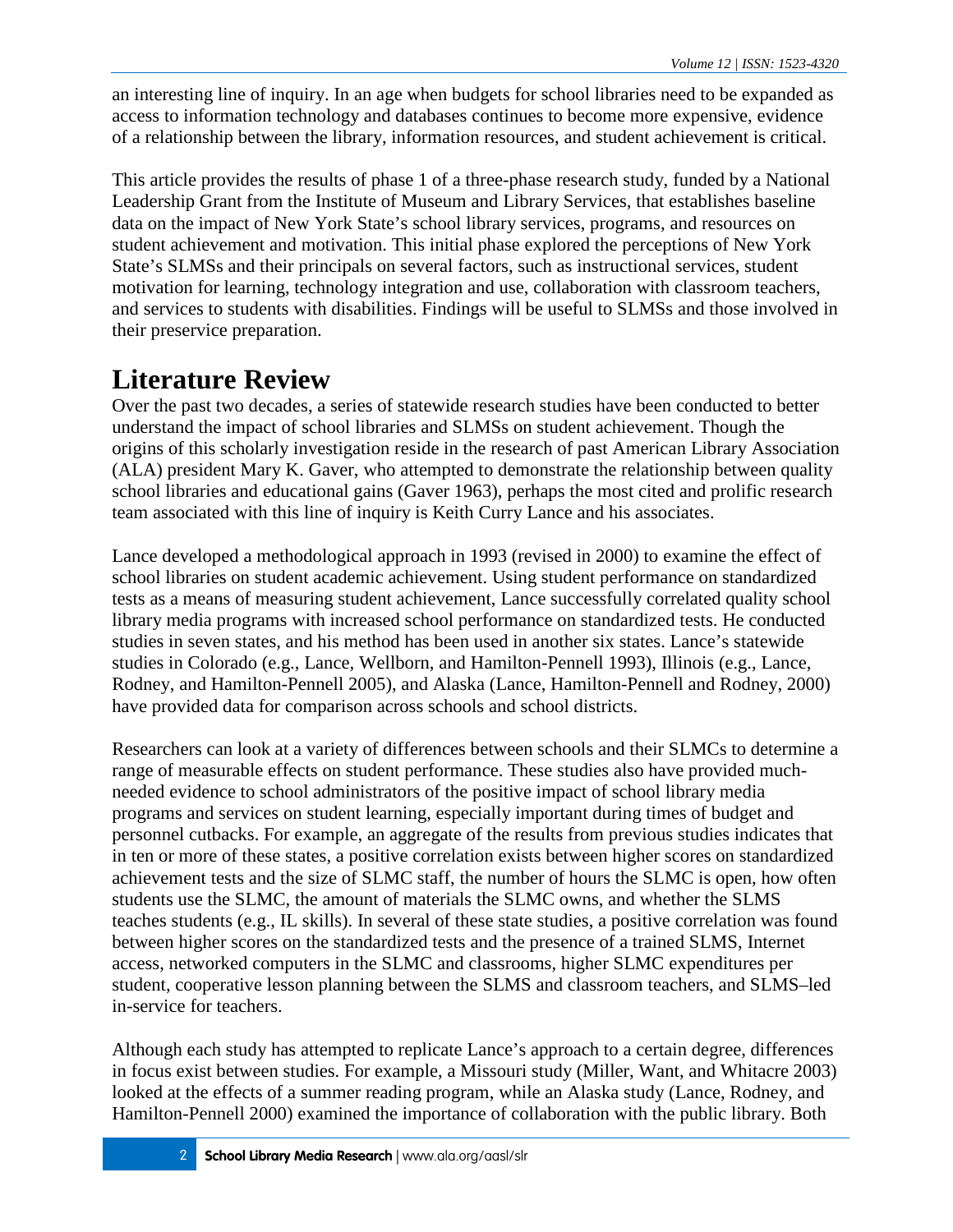of these states found a positive correlation between these programs and student academic achievement.

Statewide studies conducted in Minnesota (Baxter and Smalley 2003) and Indiana (Callison 2004) took slightly different approaches to gain a better understanding of the relationship between the SLMC and student academic achievement. These studies compared the standards given for identifying good SLMCs to those actually existing in schools. Minnesota positively correlated the "better" SLMCs with student academic achievement. The statewide study in Indiana examined how SLMSs with ample resources and experience are better able to help teachers and improve the school as a whole. It also positively correlated these activities to student academic achievement.

In a statewide study conducted in Ohio, Todd (2006) explored how school libraries support academic achievement by asking students in thirty-nine schools with exemplary libraries (as determined by a panel of experts) to rate forty-eight statements that differentiated ways in which the library may help them. Students rated each question on a Likert-type scale that varied from "the library helped me a little" to "the library was most helpful" and "not applicable." Ratings on a third of the statements indicated that 50 percent or more of the students thought that the library was "most" or "quite" helpful. Since the statements asked students about how the library helped them do all aspects of their schoolwork, this suggests that the library is directly helping many students with a significant portion of their work. However, the cumulative results from this study are unclear because students were not offered the option of saying that the library *did not* help them, thereby positively skewing the results.

In the Ohio study, students were asked to answer a critical incident question requiring them to describe a situation in which they received help from the library. Seventy-eight percent of the students were able to respond to this question and did so positively. This cumulative result demonstrates how valuable these exemplary libraries are to students. By asking students to express ways that the SLMC has helped them with their schoolwork, the Ohio study begins to explore the causal relationship between students' use of the SLMC and their academic achievement. The study did not, however, solicit this type of information using critical incident technique from other stakeholders in the school (e.g., classroom teachers, parents), although they did use teacher surveys to gather such information.

Significant research findings of previous impact studies, conducted in eighteen states, have clearly established the relationship between well-staffed, well-funded school libraries with active IL instructional programs and statewide standardized test scores (Todd 2002). This article reports the findings of the first phase of a multiphase study to investigate the impact of school library resources, services, and programs on the achievement and motivation of students in New York State.

# **This Study**

While school library impact studies have been completed in eighteen states at the time this study commenced, there has been no study of school libraries in one of the largest and most diverse states in the nation—New York, a state that mandates certified school library professionals at the secondary level only and does not require its certified SLMSs to have teaching credentials. Within New York State there is a unique range of size and types of schools and districts—from rural and suburban districts to small- and medium-size city districts to one of the largest urban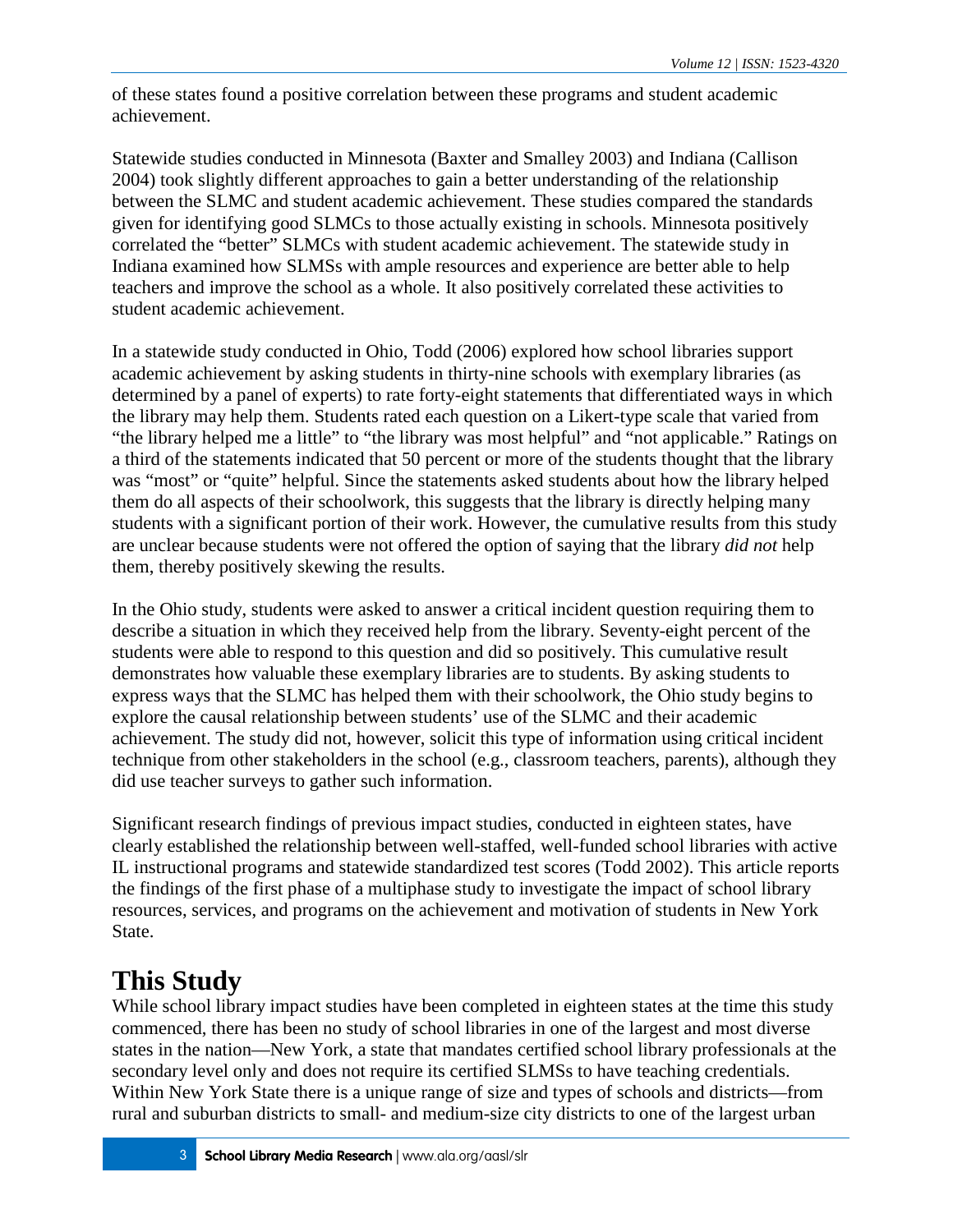school districts in the nation, New York City, a city where approximately 20 percent of its school library professionals, mostly at the elementary level, are not certified.

The current study looks at some areas that have not been explored in-depth in previous studies. This study (the New York State School Library Impact Study), funded by the U.S. Institute of Museum and Library Services, extends previous statewide library impact studies by using multiple research methods to investigate the effect of school library programs, services, and resources on New York State students' achievement and motivation. Results are expected to provide guidance for effective school library programs and services and increase our understanding of the complex and multidimensional ways in which school libraries influence student learning.

Although strong evidence of the correlation between school library programs, resources, and services and student achievement has been previously established, further investigation is necessary to build on and extend previous research, particularly focusing on the roles and responsibilities of SLMSs as outlined by *Information Power: Building Partnerships for Learning* (ALA AECT 1998), the professional guidelines of the school library profession. ( *Note*: This research was conducted before the publication of the 2007 American Association of School Librarians [AASL] *Standards for the 21st-Century Learner*.)

The current study also extends what is already known by exploring new and important areas. For example, the Ohio study did not focus on how the library helps students with disabilities. Although No Child Left Behind (NCLB) fails to highlight the important role played by SLMCs and SLMSs in promoting student academic achievement, it does address students with special needs, who have remained largely ignored in the research conducted by Lance (e.g., Lance, Rodney, and Hamilton-Pennell 2000) and Todd (2006).

NCLB identifies an achievement gap between students with disabilities and their peers and contends that states must be held accountable for this problem and work to close this gap by developing achievement standards that all students are expected to meet by providing appropriate accommodations for assessing students with disabilities. SLMSs have an opportunity to play an important role in solving this nationwide problem. By researching how the SLMC and the SLMS currently support special needs students in their efforts to learn, schools working toward implementing the statewide accountability system prescribed by NCLB will be able to better use these critical resources already at their disposal.

Another area of inquiry largely ignored by previous studies is motivation, specifically the level of administrative support for the library and its programs and services and the impact of those programs and services on student motivation. Research has demonstrated a significant drop in students' academic motivation from elementary school through middle school (Lepper, Corpus, and Iyengar 2005; Eccles and Midgley 1990; Harter 1981).

Looking at both SLMS motivation and student motivation helps to provide a more comprehensive look at motivational issues in school libraries. Using Deci and Ryan's selfdetermination theory (SDT) (e.g., 2000**;** 1991; 1985), which focuses on the degree to which a particular context is autonomy supportive, and Small and Arnone's Motivation Overlay to Information Literacy Skills Models (2000), this study focused on the librarians' and principals'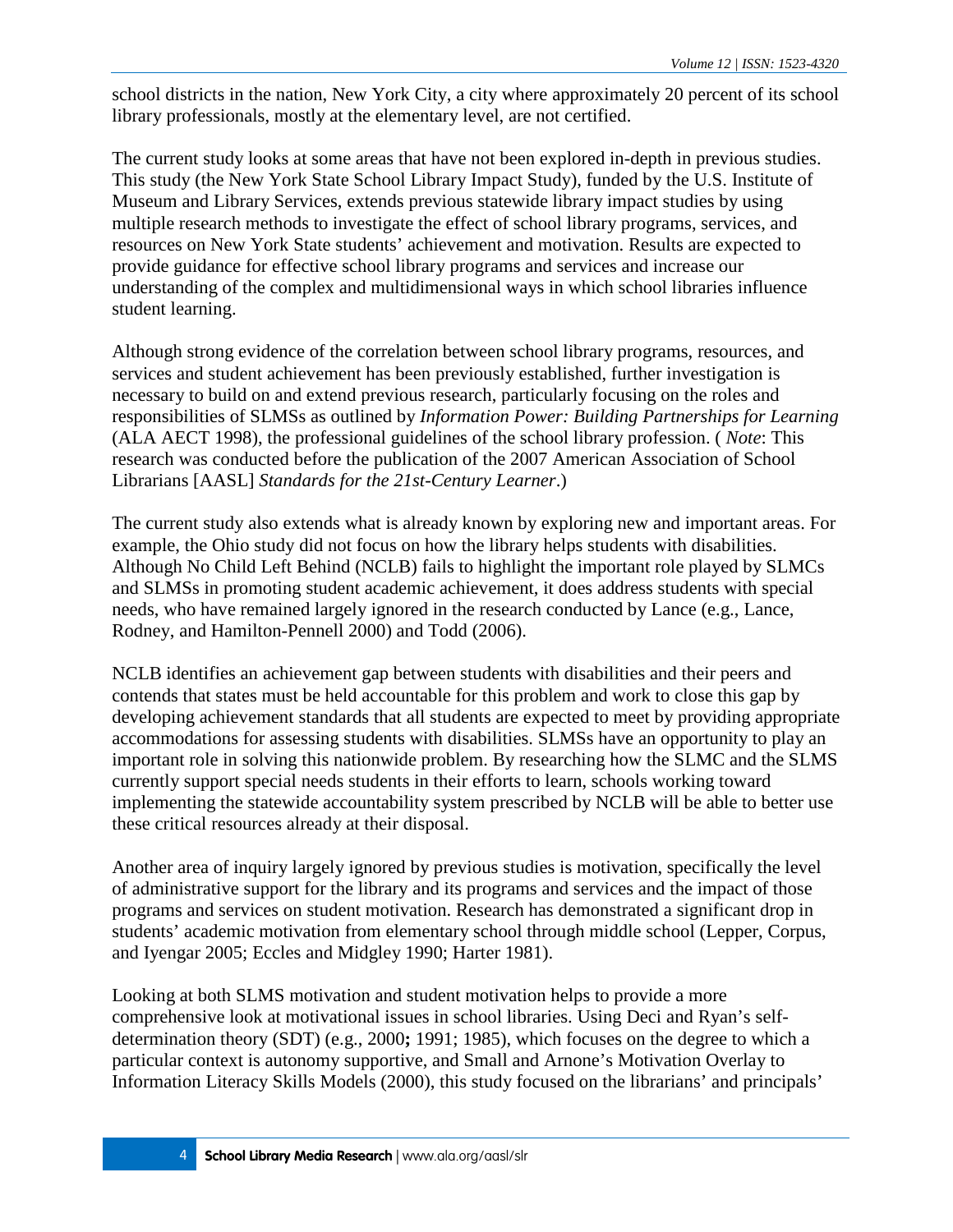perceptions of autonomy supportiveness for the library and librarian and the degree to which SLMSs use the motivational teaching strategies suggested by the Motivation Overlay.

SDT proposes that behavior is based on the degree to which the individual feels his or her context either fosters *autonomy* or is *controlling*. Deci and Ryan state that autonomous behaviors are intrinsic and come from one's integrated sense of self, while controlled behaviors come from a perceived external locus and are performed to satisfy some outside pressure, such as a reward or punishment. SDT suggests that the interpersonal context in which the individual functions influences the extent to which individuals are autonomous as opposed to controlled (Black and Deci 2000). In the library context, an SLMS who perceives his or her environment to be autonomy supportive is more likely to perform more effectively than one who perceives his environment as controlling. This study looked at both SLMS and principal perceptions of the library setting as either autonomous or controlling.

Small and Arnone's Motivation Overlay to Information Literacy Skills Models, an overlay to existing IL models, is based on expectancy-value theory (EVT). EVT proposes that an individual will demonstrate effort if he or she perceives the task as *valuable* and if he or she perceives an *expectancy for success* at that task. According to Small and Arnone, instructional strategies that help to foster those perceptions are considered motivational in nature. This study examined the ways in which the use of motivational strategies by the SLMS affected student achievement.

In summary, while previous studies have focused almost exclusively on the SLMC's impact on student achievement as a whole—certainly a basic and critical focus—there is a need to look beyond achievement test scores to investigate additional factors such as (1) autonomy supportiveness by school administrators of library programs and services; (2) services, programs, and resources available to students with disabilities; and (3) how the library supports technology use. Phase 1 of this research used survey research methods to explore all of these areas of inquiry.

# **Research Questions**

The following research questions were explored in phase 1:

- Do school library programs, services, and resources have an impact on the learning achievement of New York State public school students?
- Do school library services and programs affect New York State public school students' motivation for the learning?
- Do SLMSs in New York State public schools perceive their school administrators as autonomy supportive?
- Do school libraries and SLMSs in New York State provide adequate services and resources to students with disabilities?
- In what ways do SLMSs influence the use of technology by both students and teachers?

# **Research Method**

A general survey instrument was developed for phase 1 of the study. The survey was implemented online using SurveyMonkey, a commercial Web-based survey software application. Two versions of this instrument were developed: one for SLMSs and one for principals in New York State public schools. Most of the items were similar, with only slight wording changes (e.g., changing "I" in the SLMS survey to "my SLMS" in the principal survey).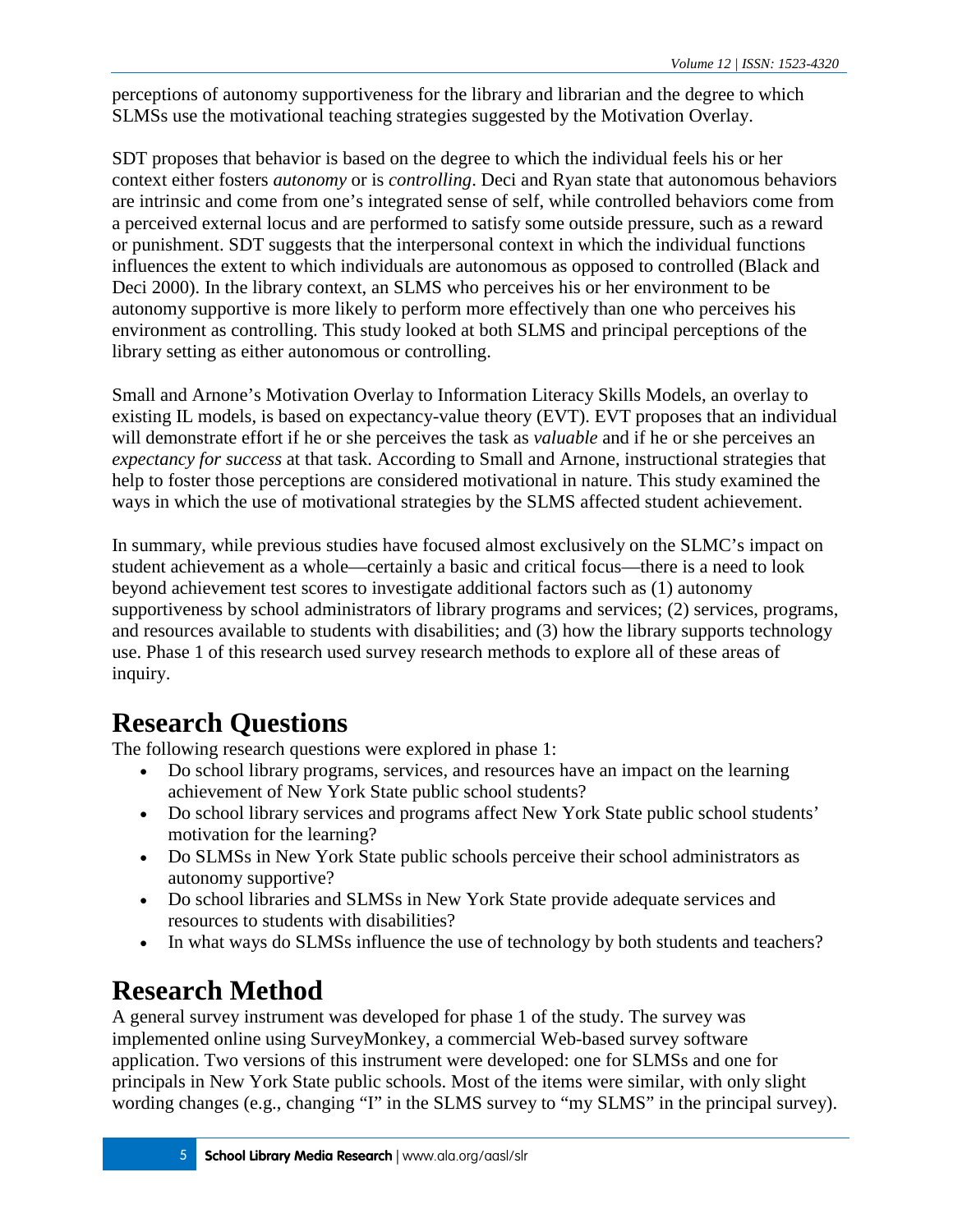The survey consisted of eight subscales. Sixty-five multiple choice questions were included in the SLMS version of the instrument. The instrument included fifty-five Likert-scale questions, including six items from the short form of Deci and Ryan's Work Climate Questionnaire (WCQ) ( [www.psych.rochester.edu/SDT/measures/paswork.php\)](http://www.psych.rochester.edu/SDT/measures/paswork.php). The WCQ, a validated instrument applied in a broad range of contexts, was slightly adapted to the school library environment for this study to assess perceptions of the level of administrative support. An additional ten questions were asked about the relative frequency of certain activities performed by the SLMS. To obtain general information about our sample, we asked librarians eleven questions about themselves followed by fourteen questions about the school library media program. Principals were asked just six general questions about themselves. Examples of items from each subscale for SLMSs and for principals appear in figure 1. Concluding the survey, an open-ended comment field provided respondents with an opportunity to share additional information not covered by previous items.

| <b>Learning</b><br>environment               | <b>SLMS</b> | Our SLMC is a warm and friendly place<br>where all students like to spend time.                                                        |  |  |
|----------------------------------------------|-------------|----------------------------------------------------------------------------------------------------------------------------------------|--|--|
|                                              | Principal   | Our SLMC is a warm and friendly place<br>where all students like to spend time.                                                        |  |  |
| Diversity of<br>collection                   | <b>SLMS</b> | I make a point of selecting materials for<br>the school's library collection that<br>represent different points of view.               |  |  |
|                                              | Principal   | Our SLMS(s) makes a point of selecting<br>materials for the school's library<br>collection that represent different points<br>of view. |  |  |
| <b>Student</b><br>motivation to learn        | <b>SLMS</b> | Our school's library media program<br>encourages students to discover new<br>interests.                                                |  |  |
|                                              | Principal   | Our school's library media program<br>encourages students to discover new<br>interests.                                                |  |  |
| Work climate scale SLMS                      |             | My principal tries to understand how I<br>see things before suggesting a new way<br>to do things.                                      |  |  |
|                                              | Principal   | I try to understand how my SLMS sees<br>things before suggesting a new way to<br>do things.                                            |  |  |
| <b>Leadership within</b><br>school community | <b>SLMS</b> | I regularly provide leadership in my<br>school in the use of technology for<br>teaching and learning.                                  |  |  |
|                                              | Principal   | Our SLMS(s) regularly provides<br>leadership in our school in the use of<br>technology for teaching and learning.                      |  |  |

**Figure 1. Examples of Items from the Eight Subscales on the Library Media Specialist and Principal Surveys**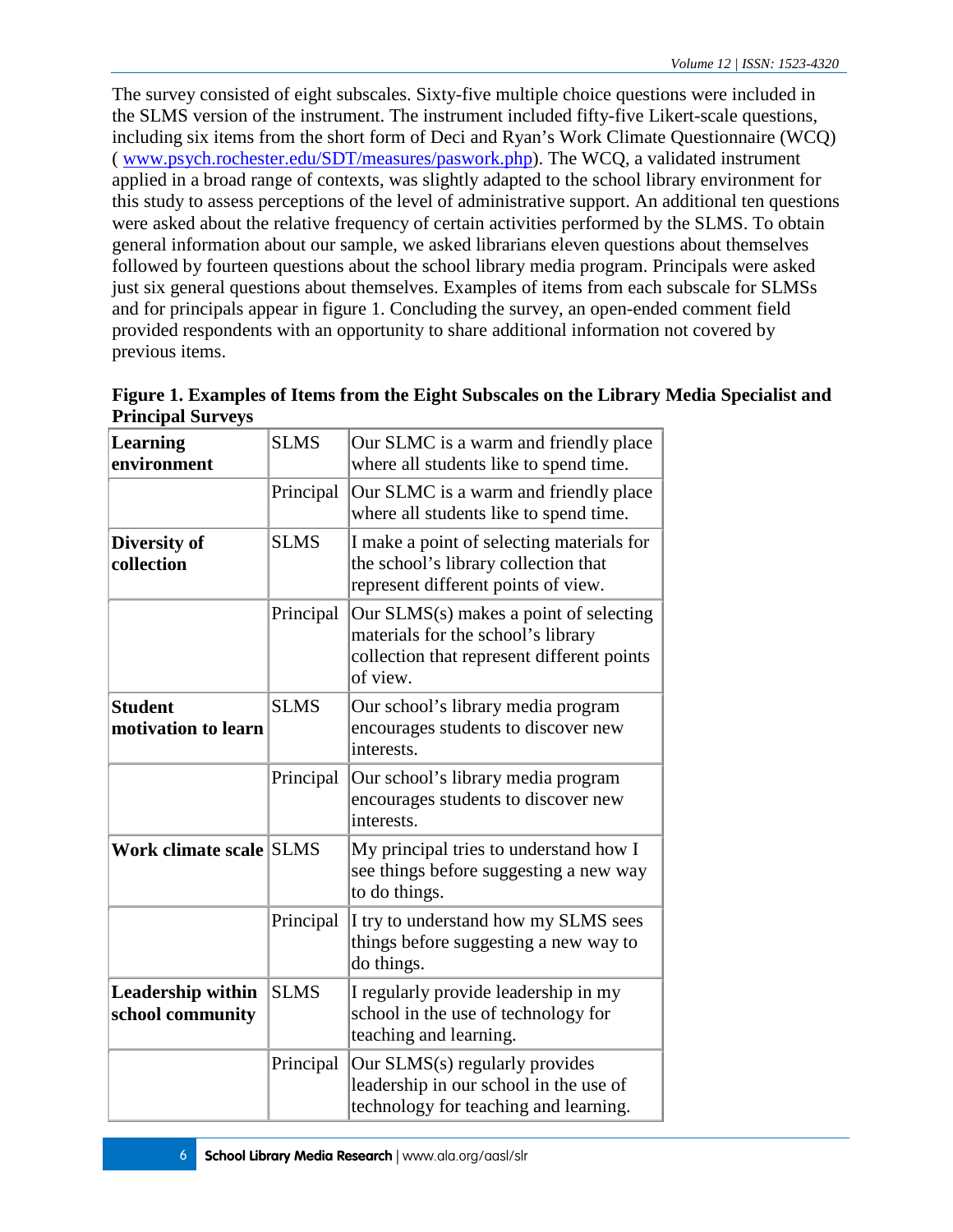| <b>Information</b><br><b>literacy</b>              | <b>SLMS</b> | I always provide students with<br>IL/research skills instruction that is<br>integrated with the curriculum.                                |
|----------------------------------------------------|-------------|--------------------------------------------------------------------------------------------------------------------------------------------|
|                                                    | Principal   | Our SLMS(s) always provides students<br>with IL/research skills instruction that is<br>integrated with the curriculum.                     |
| <b>Collaboration</b><br>within school<br>community | <b>SLMS</b> | I regularly collaborate with teachers to<br>plan and IL/research skills in the context<br>of classroom curriculum.                         |
|                                                    | Principal   | Our SLMS(s) regularly collaborates with<br>teachers to plan and implement<br>IL/research skills in the context of<br>classroom curriculum. |
| <b>Guidance</b>                                    | <b>SLMS</b> | I provide all students with guidance in<br>the selection of reading materials.                                                             |
|                                                    | Principal   | Our SLMS(s) provides all students with<br>guidance in the selection of reading<br>materials.                                               |

The Likert-scale items included an option for "I don't know," which was treated as a zero score for that item. Other possible responses were scored according to a five-point scale, five being the highest; therefore scale averages (discussed below) had a maximum score of 5.0. Frequency items also were scored using a five-point scale. No option was provided for "I don't know" (see figure 2).

|  | Figure 2. Possible Responses to Likert-type and Frequency Multiple-Choice Items |  |  |  |  |
|--|---------------------------------------------------------------------------------|--|--|--|--|
|--|---------------------------------------------------------------------------------|--|--|--|--|

| <b>Possible responses to Likert items:</b> | <b>Possible responses to frequency items:</b> |  |  |
|--------------------------------------------|-----------------------------------------------|--|--|
| 1. I don't know                            | 1. Never                                      |  |  |
| 2. Strongly disagree                       | 2. Rarely                                     |  |  |
| 3. Disagree                                | 3. Sometimes                                  |  |  |
| 4. Neither agree nor disagree              | 4. Often                                      |  |  |
| 5. Agree                                   | 5. All the time                               |  |  |
| 6. Strongly agree                          |                                               |  |  |

### **Pilot Study**

A pretest group was made up of eleven practitioners, certified SLMSs from central New York State participating in the Onondaga-Madison-Cortland Board of Cooperative Educational Services' (BOCES) Partners in Achievement: Libraries and Students (PALS) project. Many suggestions regarding clarity of wording and extraneous or redundant questions were incorporated using feedback from pretesting.

A pilot study focused on testing the online survey software (SurveyMonkey) and establishing the reliability and validity of scales within the instrument. Pilot-study participants were non–New York State SLMSs, so as not to contaminate the potential pool of New York State respondents. Recruitment took place via Syracuse University alumni contacts and the **LM\_NET SLMS** electronic discussion list. Sixty-five participants began the survey, resulting in fifty-seven usable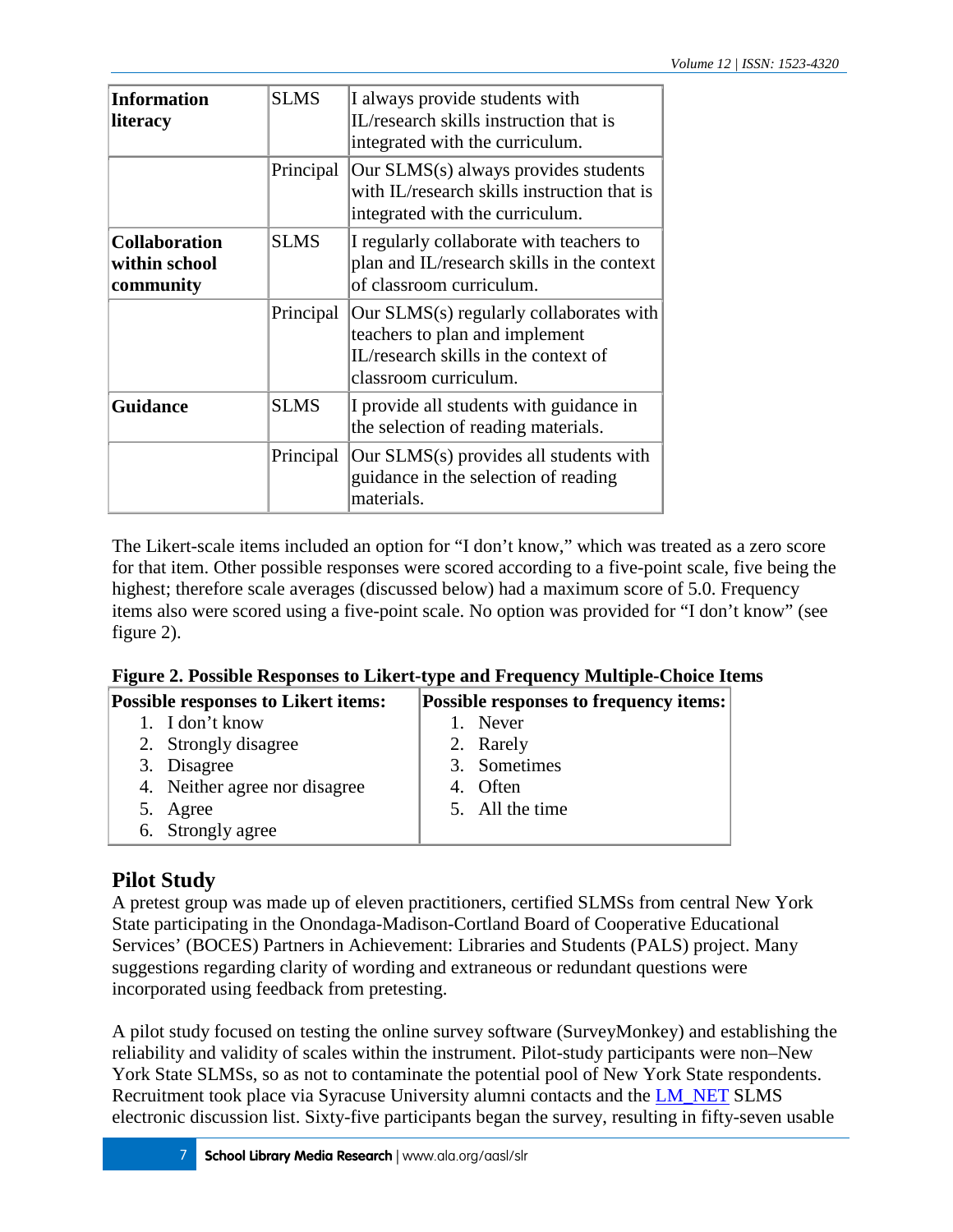responses (those whose respondents completed at least the first two sections of the survey). Factor and reliability analysis was conducted using SPSS. Questions specifically referring to New York State programs and standards were excluded from this analysis as they were inapplicable to out-of-state respondents.

No significant usability problems related to the survey software were reported. Users reported only slight confusion about some wording and had questions about appropriateness of answer scales provided (Likert vs. frequency). An exploratory factor analysis was performed on the responses. Some common problems were revealed through this analysis, as well as reliability analysis of identified factors. Ceiling and floor effects were noted on some questions, and slight revisions were made on the basis of this feedback. Additionally, items loading on multiple factors were revised to create more precise scale measurements.

Based on the final set of responses from SLMSs and principals, the general survey instrument provided valid and reliable measurements for eight scales (see table 1). Unless noted, all measures are constructed from groups of Likert-scale questions.

|                                                                               |                                                                                                                                                    | <b>Reliability</b><br>(Cronbach's Alpha) |           |
|-------------------------------------------------------------------------------|----------------------------------------------------------------------------------------------------------------------------------------------------|------------------------------------------|-----------|
| <b>Scale name</b>                                                             | <b>Description of measurement</b>                                                                                                                  | <b>LMS</b>                               | Principal |
| <b>Learning environment</b><br>4 items $(1-4)$                                | Measurement of the school librarian or<br>principal's perception of the SLMC as a place<br>with a positive atmosphere that encourages<br>learning. | 0.802                                    | 0.899     |
| <b>Diversity of collection</b><br>3 items $(8-10)$                            | Measurement of the importance school<br>librarians place on selecting materials that<br>support diversity.                                         | 0.737                                    | 0.768     |
| <b>Student motivation to</b><br>learn<br>9 items (20-28)                      | Measurement of school librarian or principal's<br>perception of the ability of the school library<br>media program to motivate students to learn   | 0.910                                    | 0.934     |
| <b>Work climate scale</b><br>(WCS)<br>(Deci and Ryan 2008)<br>7 items (29–35) | Measurement of the SLMS or principal's<br>perception of the level of supportiveness<br>offered by his or her school's administration               | 0.950                                    | 0.885     |
| <b>Leadership within school</b><br>community<br>7 items (36-42)               | Measurement of the SLMS's perception of his<br>or her leadership presence within the school<br>community.                                          | 0.843                                    | 0.913     |
| <b>Information literacy</b><br>5 items (43–45, 54–55)                         | Measurement of the importance the SLMS<br>places on teaching IL skills to students                                                                 | 0.828                                    | 0.835     |
| <b>Collaboration within</b><br>school community<br>3 items (46–48)            | Measurement of the importance the SLMS<br>places on collaborating with classroom<br>teachers.                                                      | 0.748                                    | 0.794     |
| <b>Guidance</b>                                                               | Measurement of SLMS or principal's                                                                                                                 | 0.765                                    | 0.874     |

**Table 1. Validation of Scales on the General Survey for Library Media Specialists and Principals**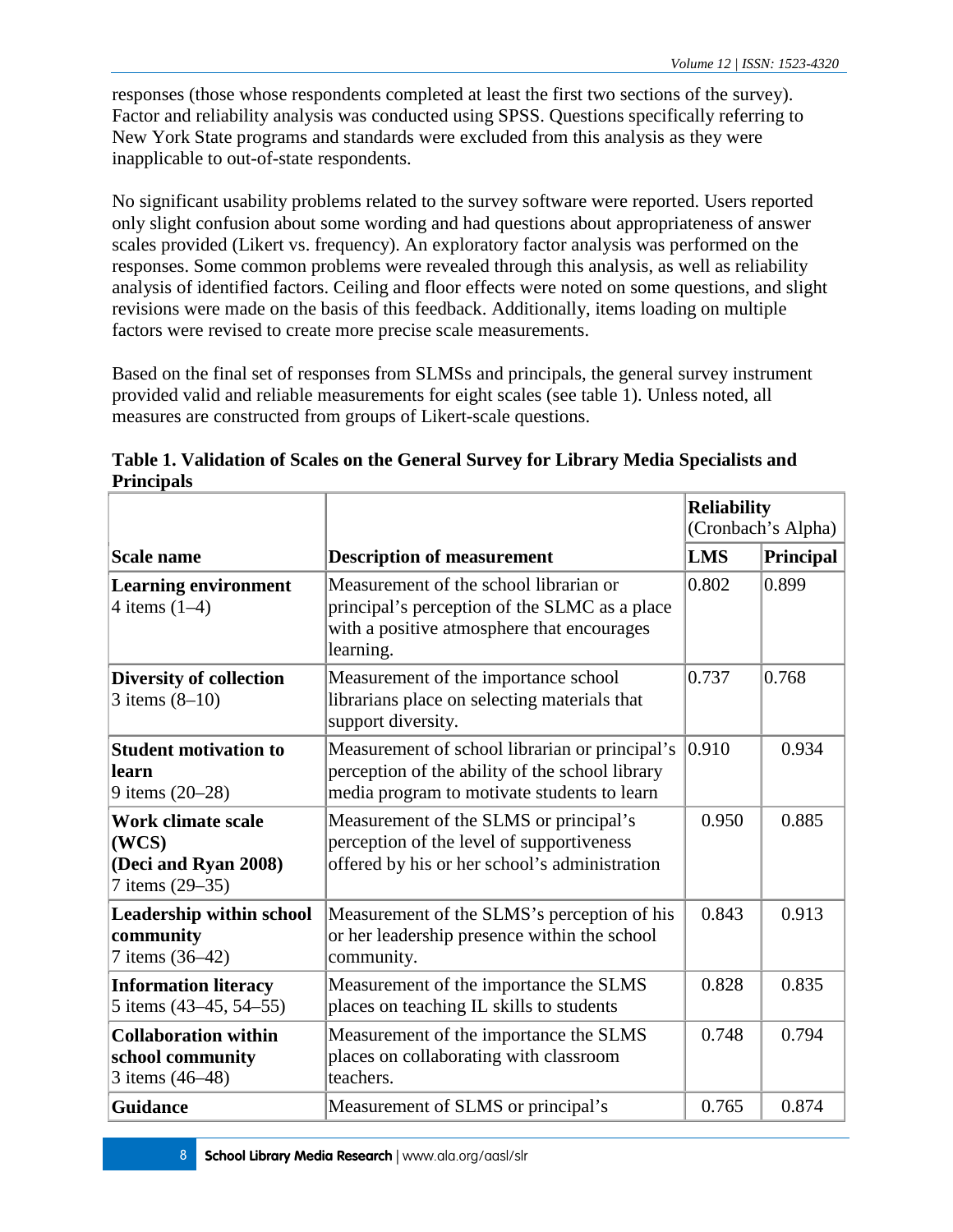| $ $ (Frequency scale) | perception of the frequency that the SLMS      |  |  |
|-----------------------|------------------------------------------------|--|--|
| 6 items $(56-61)$     | provides guidance to the school community in   |  |  |
|                       | the selection of reading materials and the use |  |  |
|                       | of print and digital resources.                |  |  |

### **Sampling**

The overall goal of the general survey was to elicit responses from every public school library media specialist and principal in the state of New York. A master list of schools was created from a public database made available from the New York State Department of Education (NYSED 2008a) and downloaded in August 2006 at the beginning of the research project. Based on these records, approximately 4,200 schools were identified as potential respondents. Private schools (including charter and religion-based schools) and schools with either no library or with a library but no librarian were excluded from our sample. While the total number of public schools in the state is not static over time (schools have surely been opened and closed during the course of the two years data were collected), this list was used to define 100 percent of our target sample as  $4,293$  schools.

Recruitment was conducted via e-mail solicitation, endorsements through professional organizations, and an open call on the Center for Digital Literacy website. Flyers were distributed at professional conferences and events, and BOCES system directors provided access to SLMS list contact information. The School Administrators Association of New York State also provided support in the form of an endorsement from the executive director, administrator contact information for members, and an announcement of the study in their newsletter.

Valid general survey responses from SLMSs totaled 1,612 (38.5 percent), including 31 percent of New York City's public school librarians, a very respectable response rate. More importantly, the data are approximately representative of New York State's needs/resource capacity (N/RC) categorizations (NYSED, 2008b); see table 2. This categorization scheme refers to the grouping of school districts across the state according to poverty, the financial resources available to the district, enrollment, and land area. Data were received from SLMSs from all sixty-two counties in New York State; all but two counties had a response rate of 20 percent or higher.

|                                                        | <b>New York</b><br>State raw* | <b>New York State</b><br>percentage* | Sample raw | <b>Sample</b><br>percentage |
|--------------------------------------------------------|-------------------------------|--------------------------------------|------------|-----------------------------|
| 1. New York City                                       | 1225                          | 28.6                                 | 402        | 24.9                        |
| 2. Large city—Buffalo,<br>Rochester, Syracuse, Yonkers | 206                           | 4.8                                  | 45         | 2.8                         |
| $\vert$ 3. High N/RC urban or<br>suburban              | 357                           | 8.3                                  | 122        | 7.6                         |
| $ 4$ . High N/RC rural                                 | 414                           | 9.7                                  | 194        | 12.0                        |
| 5. Average $N/RC$                                      | 1,447                         | 33.8                                 | 646        | 40.1                        |
| $6.$ Low N/RC                                          | 628                           | 14.7                                 | 203        | 12.6                        |

**Table 2. Percentage of Schools by New York State's Needs/Resource Categories (N/RC) Compared with Percentage of Survey Respondents**

[\(www.emsc.nysed.gov/repcrd2005/information/similar-schools/guide.shtml\)](http://www.emsc.nysed.gov/repcrd2005/information/similar-schools/guide.shtml)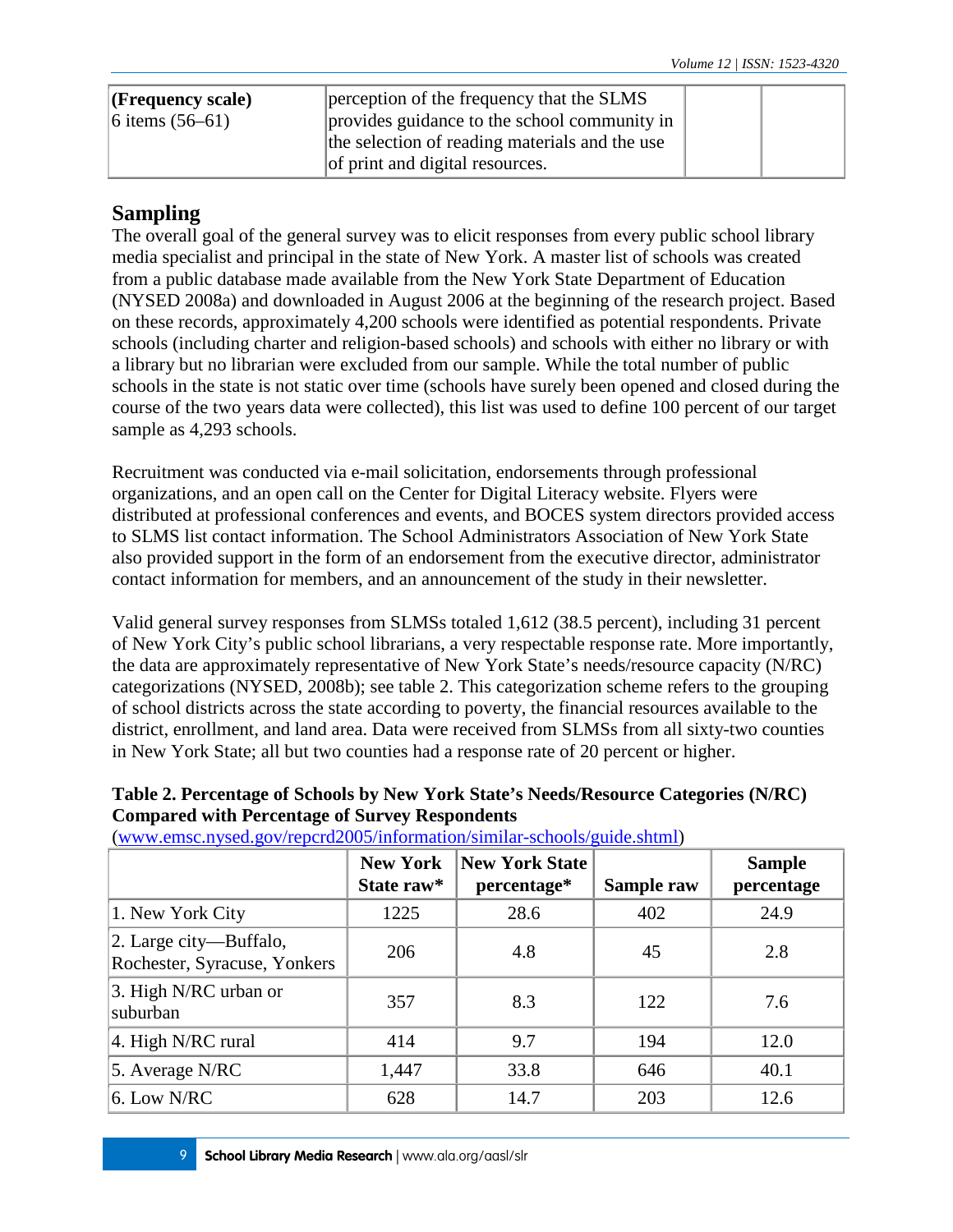| -<br>ノエレ | 11/ U |  |  |
|----------|-------|--|--|
|          |       |  |  |

\* New York State Education Department Basic Education Data System, Public School Data Form, Fall 2004 (does not include "special" [ungraded] schools). New York City total schools 1,265; rest of state total schools 2,993; total state 4,258.

In addition, the sample represents SLMSs from elementary (including primary and intermediate) and secondary (both middle and high) schools, as well as others such as K–12 schools, statewide (see table 3). A majority of those responding were New York State certified (see table 4).

**Table 3. Percentage of General Survey SLMS Respondents by Building Level** [\(www.emsc.nysed.gov/repcrd2004/information/similar-schools/guide.shtml\)](http://www.emsc.nysed.gov/repcrd2004/information/similar-schools/guide.shtml)

| <b>Grade level</b> | <b>New York State</b><br>ra $w^*$ | <b>New York State</b><br>percentage* | <b>Sample</b><br>raw | <b>Sample</b><br>percentage |
|--------------------|-----------------------------------|--------------------------------------|----------------------|-----------------------------|
| Elementary         | 2,496                             | 57.8                                 | 811                  | 49.2                        |
| Secondary          | 1,530                             | 35.5                                 | 702                  | 42.5                        |
| Other $K-12$       |                                   | $\overline{1}$                       | 131                  | 7 Q                         |

\* New York State Education Department Basic Education Data System, Public School Data Form, Fall 2004 (does not include "special" [ungraded] schools). New York City total schools 1,265; rest of state total schools 2,993; total state 4,258.

| <b>SLMS</b><br>certification | <b>New York State</b><br>raw $*$ | <b>New York State</b><br>percentage* | <b>Sample</b><br>raw | <b>Sample</b><br>percentage |
|------------------------------|----------------------------------|--------------------------------------|----------------------|-----------------------------|
| Not certified                | 854                              | 20.1                                 | 198                  | 12.3                        |
| <b>Certified</b>             | 3,404                            | 79.9                                 | l.414                | 87.7                        |

**Table 4. Percentage of General Survey SLMS Respondents by Certification**

\* New York State Education Department Basic Education Data System, Public School Data Form, Fall 2004 (does not include "special" [ungraded] schools). New York City total schools 1,265; rest of state total schools 2,993; total state 4,258.

Recruitment of principals was conducted through the New York State administrators' organization and by asking LMS respondents to encourage their principals to participate in the principal survey. A total of 562 principals responded, representing 13 percent of the public school principals in New York State and all of the state's Needs-to-Resource Capacity (N/RC) categorizations. Respondents included 46 percent male (413) and 54 percent female (419) principals. All respondents had advanced degrees; the majority, 91 percent (765), had master's degrees while 9 percent (65) had doctorates. Approximately 60 percent (377) had ten or fewer years of experience as an administrator.

# **Results**

New York State does not currently mandate certified SLMSs at the elementary level. Often these positions are filled with untrained people (e.g., cluster teachers, library aides, and volunteers). Therefore an important additional research question would be "does having a certified SLMS at the elementary level make a difference in student learning?" The findings discussed below provide empirical evidence that certified librarians contribute to student learning in a number of ways, all of which contribute to a richer learning environment.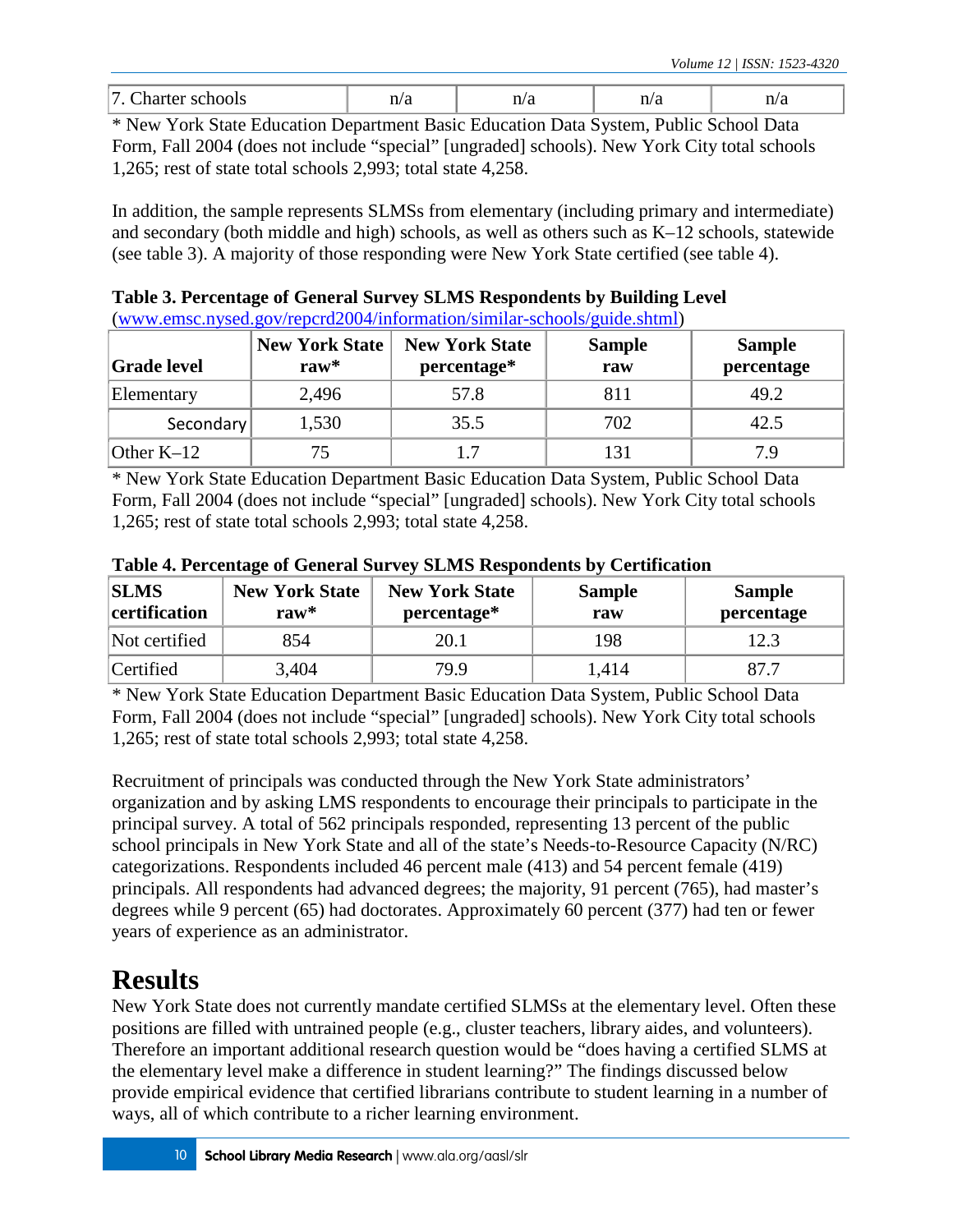**Research Question 1**: Do school library programs, services and resources impact the learning achievement of New York State public school students?

*Finding: After controlling for the level of resources available to schools, the study found that students at schools with certified SLMSs have, on average, higher fourth-grade English Language Arts (ELA) scores than students at schools without a certified SLMS.*

A one-way analysis of covariance was conducted, controlling for the N/RC category of the school. The independent variable was fourth-grade ELA achievement scores. The dependent variable was New York State certification (including two levels certified and noncertified), and the covariant was the NR/C of the school. The analysis of covariance (ANCOVA) was significant:  $F(1, 784) = 15.854$ ,  $p < 0.05$ , partial eta-squared = 0.020. Students at schools with certified SLMSs have, on average, higher fourth-grade ELA scores than students at schools without a certified SLMS. Controlling for NR/C, the average score for schools with certified librarians is 663.5, with a standard deviation of 0.6, compared to an average score of 661.6, with a standard deviation of 2.2, for schools with uncertified librarians (see table 5 and table 6).

| Table 5. Average Fourth-Grade ELA Scores before Controlling for N/RC |  |
|----------------------------------------------------------------------|--|
|----------------------------------------------------------------------|--|

| <b>SLMS</b> certification | <b>Mean</b> | <b>Std.</b> deviation |     |
|---------------------------|-------------|-----------------------|-----|
| NYS certified             | 666.2914    | 17.97176              | 638 |
| Not NYS certified         | 657.4273    | 15.58717              | 150 |
| Total                     | 664.6041    | 17.87590              | 788 |

|                           |                            |                           |                | 95% confidence interval |
|---------------------------|----------------------------|---------------------------|----------------|-------------------------|
| <b>SLMS</b> certification | <b>Mean</b><br>lower bound | Std. error<br>upper bound | Lower<br>bound | Upper bound             |
| NYS certified             | 663.454                    | .637                      | 662.204        | 664.704                 |
| Not NYS certified         | 661.580                    | 2.215                     | 657.232        | 665.927                 |

#### **Table 6. Average Fourth-Grade ELA Scores after Controlling for N/RC**

Our data also demonstrate that low-needs schools are more likely to have a certified librarian managing the SLMC. There was a significant negative correlation (Pearson correlation coefficient  $= 0.0.451$ ,  $p < 0.00$ ) between school-needs level and SLMS certification; lower-needs schools (N/RC of 5 and 6) are more likely to have a certified librarian than high-needs schools (N/RC of 1–4). There also is a significant correlation between the needs level of a school and fourth-grade ELA standardized test scores (Pearson Correlation coefficient  $= 0.490$ , p  $< 0.00$ ). These findings are not surprising, but they do help to establish the representative quality of our dataset. We know that needs level predicts both SLMS certification and achievement scores, but even when we control for the N/RC of schools, fourth-grade ELA standardized test scores (ELA-4) are still significantly higher in schools with certified librarians (see ANCOVA results above).

*Finding: Certified SLMSs are more likely to make a point of selecting materials for their library collection that represent different points of view.*

A two-way contingency table analysis was conducted to evaluate whether certified librarians are more likely to make a point of selecting materials for the school's library collection that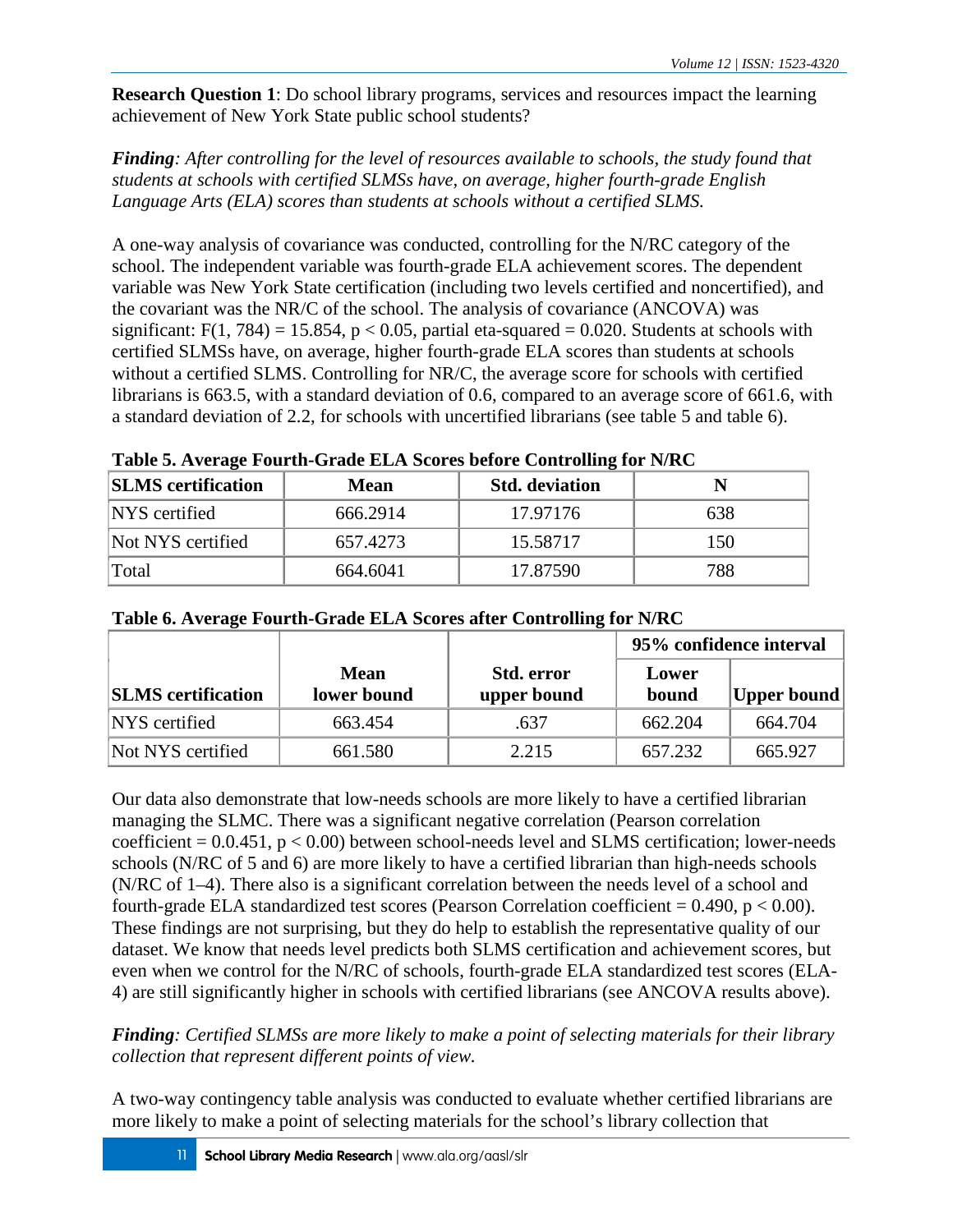represent different points of view. The two variables were certification with two levels (certified and not certified) and Likert-scale responses with five levels (strongly disagree, disagree, neither agree nor disagree, agree, strongly agree). Certification and selection of materials that represent different points of view were significantly related: Pearson Chi-Square  $(4, N = 1,606) = 17.895$ ,  $p < 0.05$ , Cramér's V = .106. Notably, 62 percent of certified librarians strongly agreed that they make a point of selecting material that represents different points of view, as opposed to 47.2 percent of uncertified librarians.

*Finding: Certified SLMSs are more likely to make a point of selecting materials for their library collection that support the general curriculum.*

A two-way contingency table analysis was conducted to evaluate whether certified librarians are more likely to make a point of selecting materials for the school's library collection that support the general curriculum. The two variables were certification with two levels (certified and not certified), and Likert-scale responses with five levels (strongly disagree, disagree, neither agree nor disagree, agree, strongly agree). Certification and selection of materials that represent different points of view were significantly related: Pearson Chi-Square  $(3, N = 1599) = 39.304$ , p  $< 0.00$ , Cramér's V = .157. Notably, 86.4 percent of certified librarians strongly agreed that they make a point of selecting material that supports the general curriculum, as opposed to 69.5 percent of uncertified librarians.

**Research Question 2**: Do school library services and programs affect New York State public school students' motivation for learning?

Another line of inquiry, largely ignored by previous studies, involves motivation. In this area we studied two types of motivation: the level of administrative support for school library programs and services and the impact of those programs and services on student motivation, neither of which has been explored in previous state studies.

Using a subscale derived from the Motivation Overlay, we explored the degree to which SLMSs use the motivational teaching strategies suggested by the Motivation Overlay.

*Finding: The SLMS's perception of the program's ability to motivate students to learn is significantly correlated with the importance he or she places on teaching basic information literacy skills.*

A major emphasis for this study was on the SLMS's impact on student motivation to learn important twenty-first-century skills. After controlling for N/RC, the correlation coefficient for the motivation scale and the information literacy scale was  $0.609$ ,  $p < 0.05$ ,  $N = 1.583$ . This indicates that the SLMSs' perception of the ability of the school library media program to motivate students to learn is strongly correlated with the importance the SLMS places on teaching basic IL skills. The more important the SLMS believes these skills to be, the more likely the SLMC program will motivate students to learn.

*Finding: After controlling for N/RC, elementary, secondary, and K–12 type schools have significantly different motivation scores.*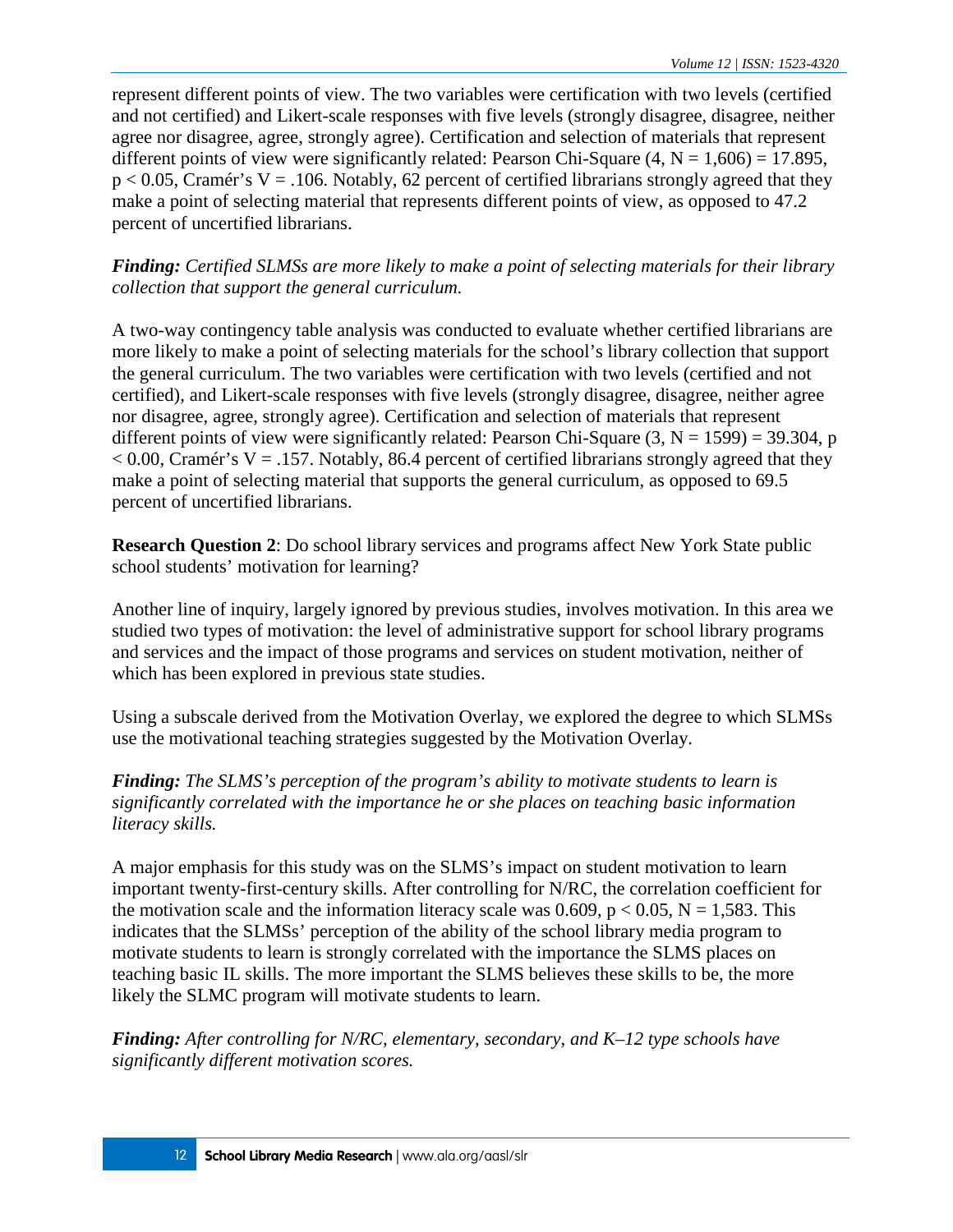A one-way analysis of covariance was conducted, controlling for the needs category of the school. The independent variable was the score from the motivation scale measuring the SLMS's perception of the ability of the SLMC program to motivate students to learn. The dependent variable grade level included three levels (elementary, secondary, and K–12), and the covariant was the N/RC of the school. The ANCOVA was significant:  $F(2, 1551) = 39.07$ , p < 0.00, partial  $eta$ -squared  $= 0.048$ . Results indicate significantly different motivation scores between elementary, secondary, and K–12 type schools, with the means of each group being 4.53 for elementary schools, 4.29 for secondary schools, and 4.43 for K–12 schools. Follow-up testing showed that elementary scores are significantly higher than both secondary and K–12 schools. Elementary SLMSs use significantly more motivation strategies than either secondary or K–12 SLMSs.

**Research Question 3**: Do SLMSs in New York State public schools perceive their school administrators as autonomy supportive?

Using the WCQ, based on a theoretical foundation of SDT (e.g., Deci and Ryan 2000), which looks at the degree to which a context is autonomy supportive, we explored the differences between SLMSs and principal perceptions of autonomy supportiveness for SLMC programs.

*Finding: The mean work climate score for principals was significantly higher than the mean work climate score for SLMSs.*

The short form (six items) of Deci and Ryan's WCQ was used to determine how supportive SLMSs thought their principals are (e.g., "I feel that my principal provides me with choices and options." "My principal conveys confidence in my ability to do well in my job.") and to determine how autonomy-supportive principals thought they were toward their SLMS (e.g., "I provide my librarian with choices and options." "I convey confidence in my librarian to do well in his/her job").

An independent-samples t-test was conducted to evaluate the hypothesis that there is a difference between SLMS and principal perceptions of support for the library media program provided by school administration. Deci and Ryan's Work Climate Scale, one of their Perceived Autonomy Support Climate Questionnaires (part of a family of questionnaires that assesses the perceptions of individuals about the degree to which a particular social context is autonomy supportive versus controlling), was used as the basis for the comparison. While there was no significant difference between SLMS and principal perceptions in all other subscales, the test for work climate was significant: t  $(1773.663) = 16.945$ , p < 0.000, with principal scores (M = 4.42, SD = 0.55) significantly higher than SLMS scores ( $M = 3.84$ , SD = 1.00); see table 7. Principals believe their support of their SLMS is significantly greater than the SLMS's perceptions of that support. (While the SLMS and principal perceptions of SLMS–classroom teacher collaboration were not significantly different from each other, the scores on that subscale were the lowest of all subscales for both groups.)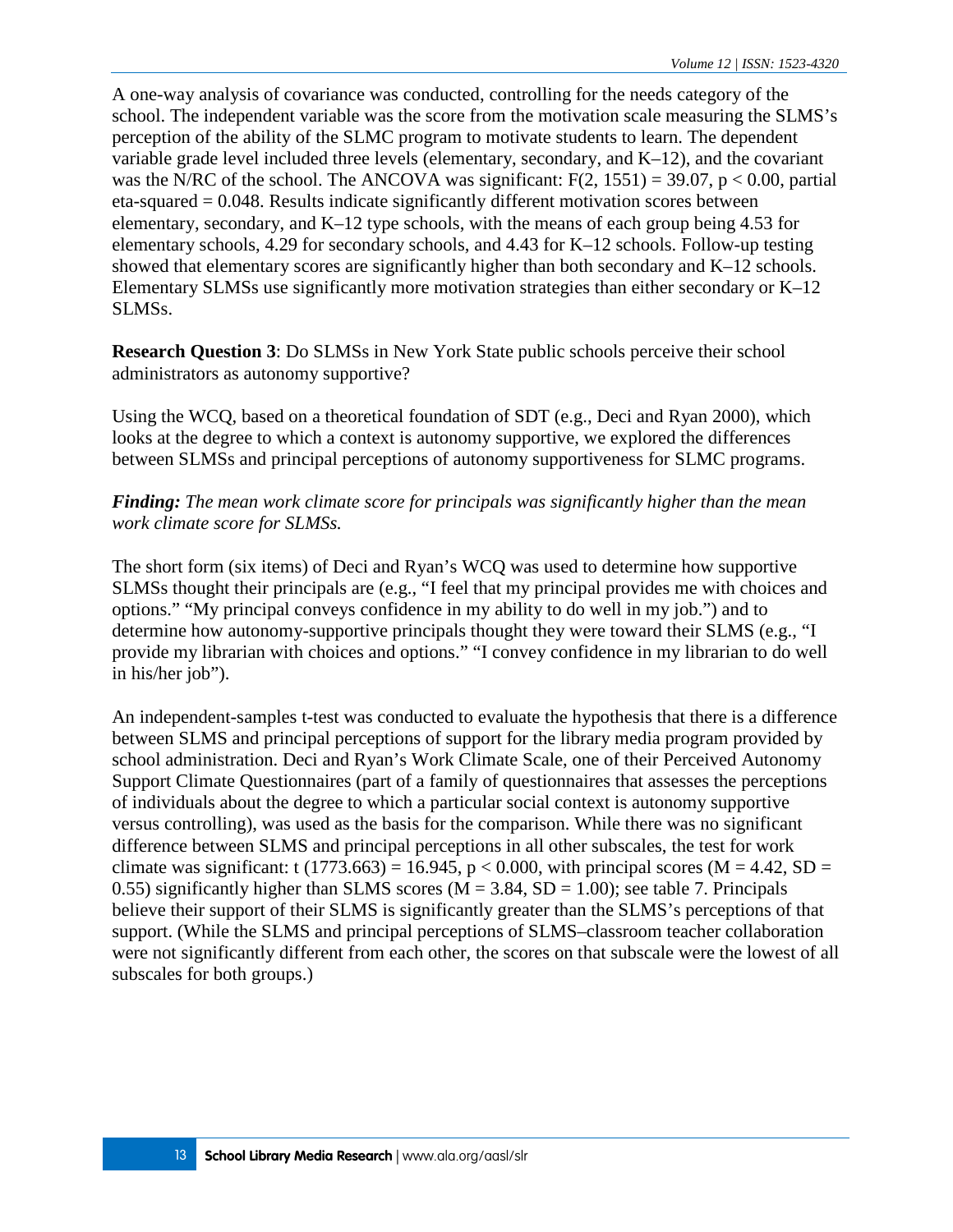| <b>Scale</b>                |             | N    | <b>Mean</b> | <b>SD</b> | Std. error<br>mean |
|-----------------------------|-------------|------|-------------|-----------|--------------------|
| Atmosphere                  | <b>SLMS</b> | 1589 | 4.3885      | .61898    | .01553             |
|                             | Principals  | 562  | 4.2616      | .86337    | .03642             |
| Collection                  | <b>SLMS</b> | 1648 | 4.6704      | .42501    | .01047             |
|                             | Principals  | 562  | 4.5074      | .67640    | .02853             |
| Motivation                  | <b>SLMS</b> | 1596 | 4.4174      | .51457    | .01288             |
|                             | Principals  | 561  | 4.2422      | .72578    | .03064             |
| Work climate                | <b>SLMS</b> | 1591 | 3.8431      | 1.00282   | .02514             |
|                             | Principals  | 561  | 4.4242***   | .55252    | .02333             |
| Leadership                  | <b>SLMS</b> | 1643 | 4.0311      | .62968    | .01553             |
|                             | Principals  | 556  | 3.9320      | .93456    | .03963             |
| <b>Information literacy</b> | <b>SLMS</b> | 1634 | 4.1972      | .60684    | .01501             |
|                             | Principals  | 552  | 4.0966      | .82783    | .03523             |
| Collaboration               | <b>SLMS</b> | 1631 | 3.3475      | .86786    | .02149             |
|                             | Principals  | 548  | 3.5338      | 1.04477   | .04463             |

**Table 7. A Comparison of Principal and SLMS Means on Subscales**

\*\*\*  $p > .0001$ 

*Finding*: *Out of the total SLMSs and principals providing feedback in the open-ended comment field, a greater percentage of SLMSs mentioned both positive and negative principal support for the SLMC than did the principals.*

A total of 423 SLMSs and 210 principals provided feedback via an open-ended comment option at the end of the survey. The feedback was analyzed deductively by two research associates using ATLAS.ti, a qualitative data analysis software application, in an effort to reveal relevant commonalities in the text data. A codebook was derived from the general survey instrument. A total of 12 code families (10 related to the Likert and frequency items described above, 2 related to demographic items) and 93 individual codes were included in the codebook.

The code "Principal Supports Positive" (belonging to the code family "Work Climate") was used for comments provided by both SLMSs and principals. Comments assigned this code met a codebook definition of "principal supports, shows confidence in, and demonstrates an understanding for librarian and SLMC." While 24 (5.67 percent) of the SLMSs provided comments illustrating positive principal support, only 7 (3.33 percent) of principals provided comments meeting this codebook definition (see table 8).

#### **Table 8. Percentage of Positive Principal Support Comments by General Survey Respondent Type**

| <b>General survey</b><br>respondent type | <b>Positive principal</b><br>support comments<br>raw scores | <b>Positive principal</b><br>support comments<br>percentages | <b>Total comments</b> |
|------------------------------------------|-------------------------------------------------------------|--------------------------------------------------------------|-----------------------|
| Principal                                |                                                             | 3.33                                                         | 210                   |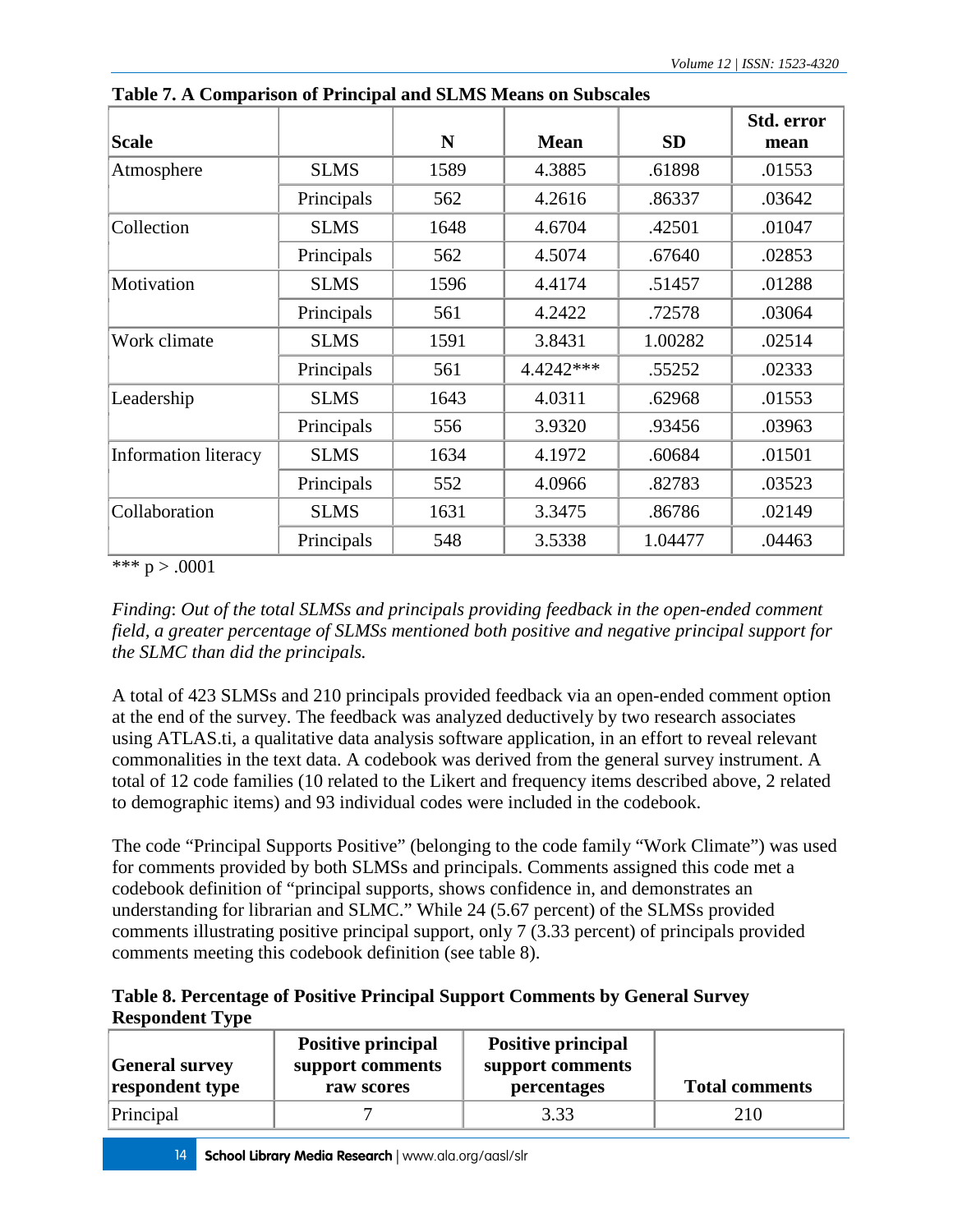|  | $\sim$ |
|--|--------|

The code "Principal Supports Negative" (also belonging to the code family "Work Climate") was defined as "principal does not support, show confidence in, or demonstrate an understanding for librarian and SLMC." While 35 (8.27 percent) of the SLMSs provided comments illustrating negative principal support, only 5 (2.38 percent) of the principals provided comments meeting this codebook definition (see table 9).

| Table 9. Percentage of Negative Principal Support Comments by General Survey |
|------------------------------------------------------------------------------|
| <b>Respondent Type</b>                                                       |

| <b>General survey</b><br>respondent type | <b>Negative principal</b><br>support comments<br>raw | <b>Negative principal</b><br>support comments<br>percentages | <b>Total comments</b> |
|------------------------------------------|------------------------------------------------------|--------------------------------------------------------------|-----------------------|
| Principal                                |                                                      | 2.38                                                         | 210                   |
| <b>SLMS</b>                              | 35                                                   | 8.27                                                         | 423                   |

**Research Question 4**: Do school libraries and SLMSs in New York State provide adequate services and resources to students with disabilities?

The current study also extends our knowledge by understanding the relationship between school libraries and students with disabilities. Despite its failure to highlight the important role played by SLMCs and SLMSs in promoting student academic achievement, NCLB does address students with special needs, who have remained largely ignored in the research conducted by Lance et al., Todd and Kuhlthau, and others. NCLB identifies an achievement gap between students with disabilities and their peers and contends that states must be held accountable for this problem and work to close this gap by developing achievement standards that all students are expected to meet by providing appropriate accommodations for assessing students with disabilities.

SLMSs have an opportunity to play an important role in solving this nationwide problem. By researching how the SLMCs and the SLMSs currently support students with disabilities in their efforts to learn, schools working toward implementing the statewide accountability system prescribed by NCLB will be better able to make use of these critical resources already at their disposal.

Five items on the general survey related to ways in which the SLMC and SLMS meet the needs of students with special needs. Forty-five respondents (3 percent) reported having special education training. While SLMSs largely report addressing individual student learning abilities, needs, and styles; Individualized Education Programs (IEPs); and selecting materials that feature individuals with disabilities when planning, implementing, and modifying library programs and services, they also indicate less attention paid to adequate physical accessibility and access to assistive technologies for students with disabilities (see table 10).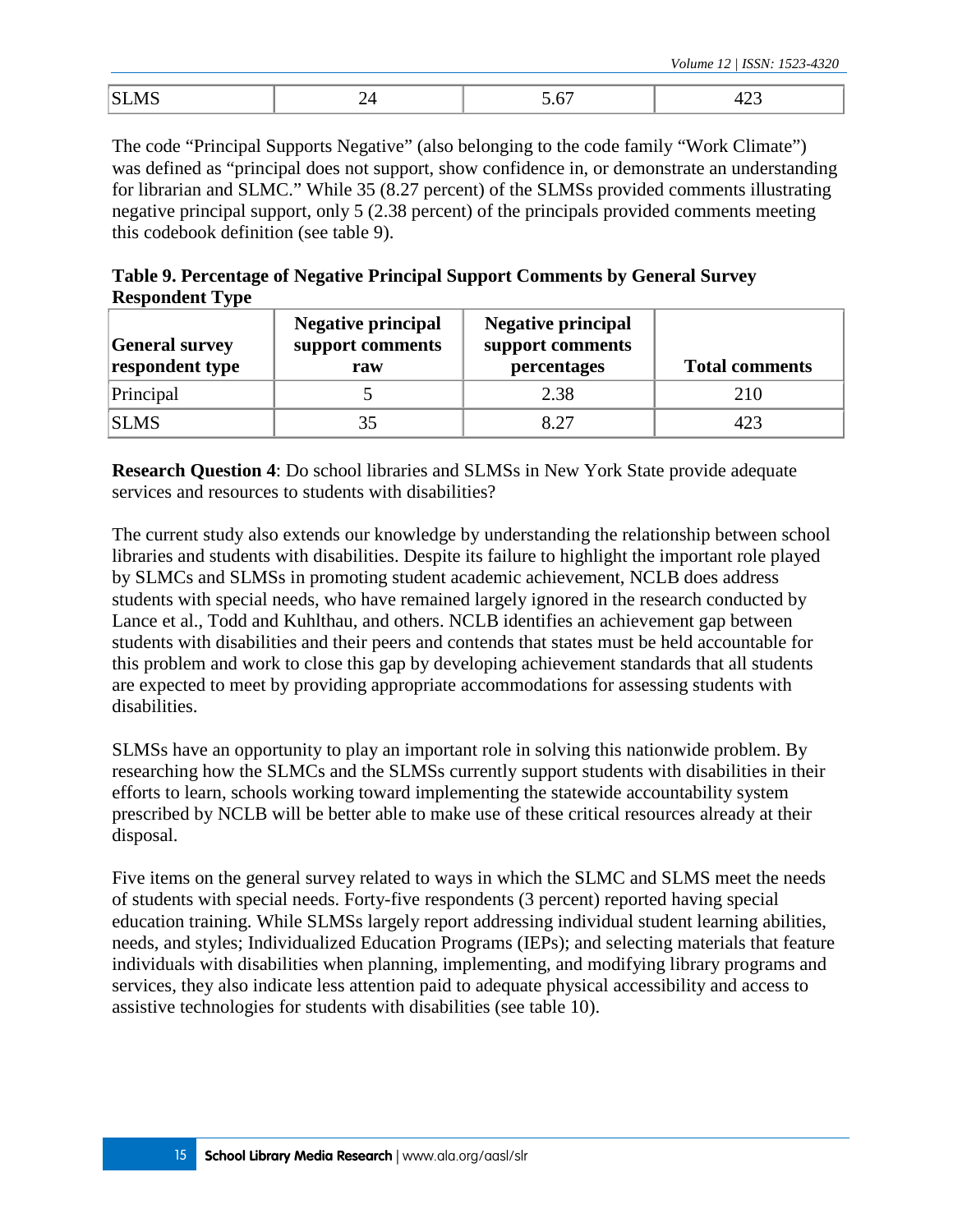#### **Table 10. Descriptive Statistics for Survey Items Related to Services to Students with Disabilities**

### $(1 = low; 5 = high)$

| Item                                                                                                                                                                    | N     | <b>Mean</b> | <b>SD</b> | <b>Variance</b> |
|-------------------------------------------------------------------------------------------------------------------------------------------------------------------------|-------|-------------|-----------|-----------------|
| 15. I make a point of selecting materials for our school's<br>library collection that feature individuals with disabilities.                                            | 1,636 | 3.94        | .803      | .644            |
| 16. Our SLMC includes adequate assistive technologies<br>$(e.g., screen readers, speech recognition systems, etc.) for$<br>helping students with disabilities to learn. | 1,619 | 2.21        | .915      | .838            |
| 17. Our SLMC has appropriate fixtures and facilities to<br>make it physically accessible to students with disabilities.                                                 | 1,620 | 3.40        | 1.180     | 1.394           |
| 18. Our school library media program addresses individual<br>student learning abilities, needs, and styles when planning,<br>implementing, and modifying instruction.   | 1,631 | 4.05        | .761      | .579            |
| 19. Our school library media program meets the learning<br>needs of students as specified by Individualized Education<br>Programs (IEPs).                               | 1,562 | 3.96        | .811      | .658            |

**Research Question 5**: In what ways do SLMSs influence the use of technology by both students and teachers?

Descriptive statistics illustrate how SLMSs have an important role to play regarding the use of technology to support teaching and learning in their schools. Results of the general survey revealed the following:

- 74 percent (1193) of SLMS respondents provide guidance to students in the use of digital resources *at least once a week*.
- 57 percent (919) of SLMS respondents assist students in using information in a variety of media formats (books, CDs, DVDs, etc.) *at least once a week*.
- 65 percent (1048) of SLMS respondents assist staff in using information in a variety of media formats (books, CDs, DVDs, etc) *at least once a week*.

Two additional questions revealed the following:

- 91 percent (1167) of SLMS respondents report having an automated circulation system.
- 46 percent (743) of SLMS respondents provide students with access to the library catalog from home.

In summary, overall results of phase 1 of the New York State School Library Impact Study indicate the following:

- Elementary students in schools with certified SLMSs are more likely to have higher ELA achievement scores than those in schools with noncertified SLMSs.
- Certified SLMSs are more likely than noncertified SLMSs to make a point of selecting materials for their library collections that represent different points of view and that support the general curriculum.
- The SLMSs' perception of the SLMC program's ability to motivate students to learn is significantly correlated with the importance he or she places on teaching IL skills.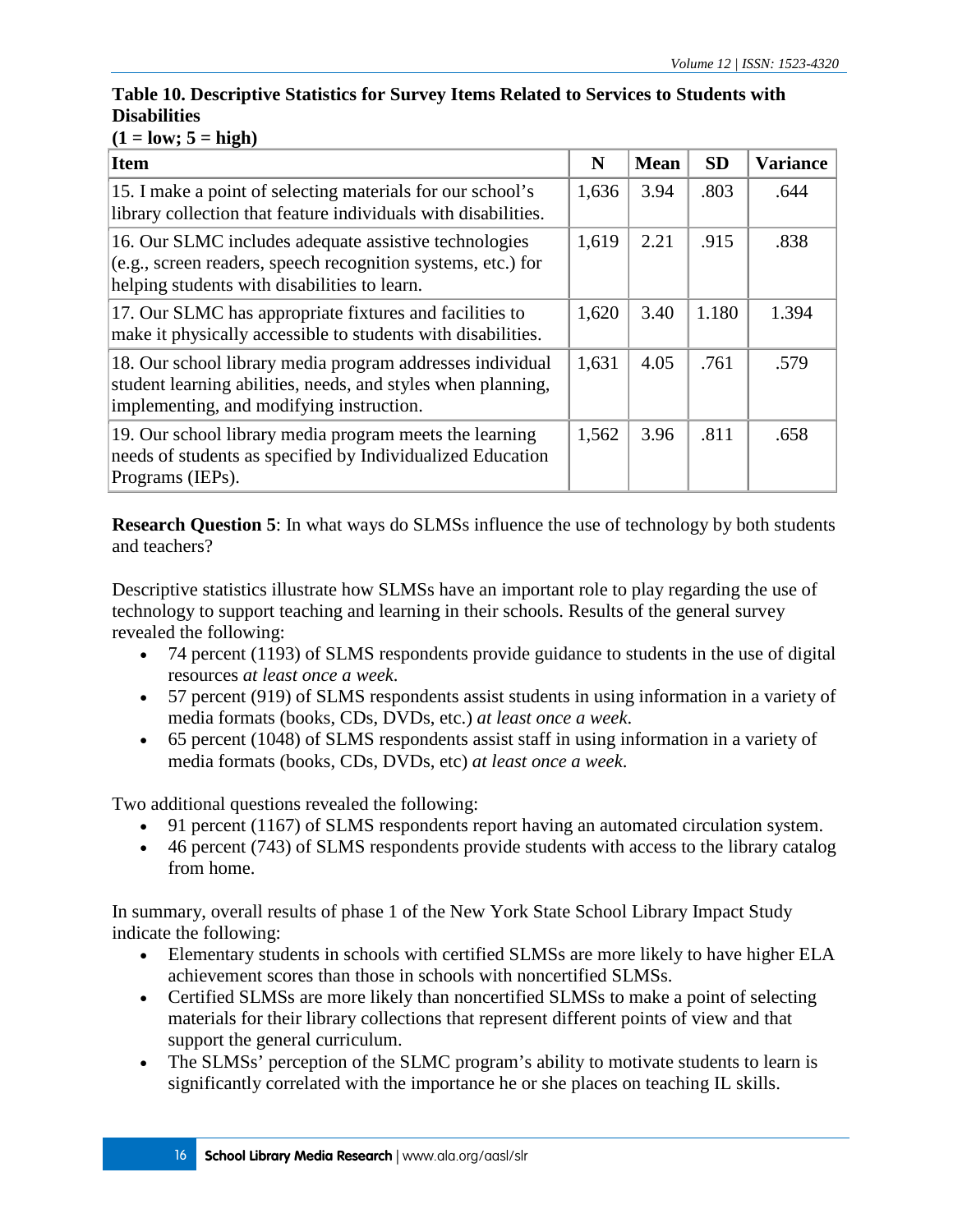- After controlling for N/RC, elementary SLMSs use more motivation strategies in their teaching than SLMSs in either secondary or K–12 libraries.
- Principals have higher perceptions of their autonomy supportiveness for the SLMS than SLMSs' do.
- SLMSs report lower levels of technology and physical accessibility to resources for students with disabilities than other services and resources.
- The SLMC plays an important role in many aspects of technology use in their schools.

### **Qualitative Data**

The general survey concluded with an optional comment box. A deductive content analysis was performed by two independent coders, applying a preestablished coding scheme based on survey items to the SLMS and principal comments on the general survey. Any differences in coding were resolved for 100 percent coding agreement.

Deductive coding was conducted using ATLAS.ti qualitative analysis software to determine the applicability of the coding scheme to the given data. The coding scheme was developed directly from the items on the general survey instrument and included twelve code families.

#### **SLMS Comments**

A list of the codes used to analyze the SLMS comments appears in table 11. Ten codes originally listed in the coding scheme, but not used during the coding because of failure to identify any comments fitting those codes, were subsequently removed. Table 11 provides a list of the salient codes and the number of comments demonstrating each code. The most salient codes are discussed below with quotations from the data.

| Code                                           | #  | Code                                     | #  | Code                                     | #              |
|------------------------------------------------|----|------------------------------------------|----|------------------------------------------|----------------|
| Grades served by SLMC                          |    | 86 Staff media use: Negative             | 17 | Committee leadership:<br>Positive        | 5              |
| Other staff in SLMC                            | 69 | Years as SLMS                            | 17 | NYS standards: Positive                  | 4              |
| "As needed" student visits                     |    | 63 Environmental motivation:<br>Negative | 17 | Literacy and motivation:<br>Negative     | 3              |
| Value perceptions:<br>Negative                 |    | 60 SLMS education                        | 17 | Internet access in SLMC                  | 3              |
| <b>SLMS/Teacher</b><br>collaboration: Positive |    | 53 Leadership: Positive                  |    | 16 External access: Negative             | 3              |
| Student instruction:<br>Positive               |    | 42 Outreach: Positive                    | 15 | Attention and motivation:<br>Positive    | 3              |
| Work status                                    | 41 | Selection policy: Negative               | 15 | Leadership: Negative                     | 3              |
| Principal support: Negative                    |    | 35 Noncertified SLMS                     | 14 | Satisfaction and<br>motivation: Positive | 3              |
| "As Needed" and regular<br>student visits      |    | 31 Staff media use: Positive             | 13 | Confidence and motivation:<br>Positive   | $\overline{2}$ |
| Frequency of class visits                      |    | 30 Student media use:                    |    | 13 Advocacy: Negative                    | $\overline{2}$ |

**Table 11. Codes of SLMSs in Survey Open-Ended Question**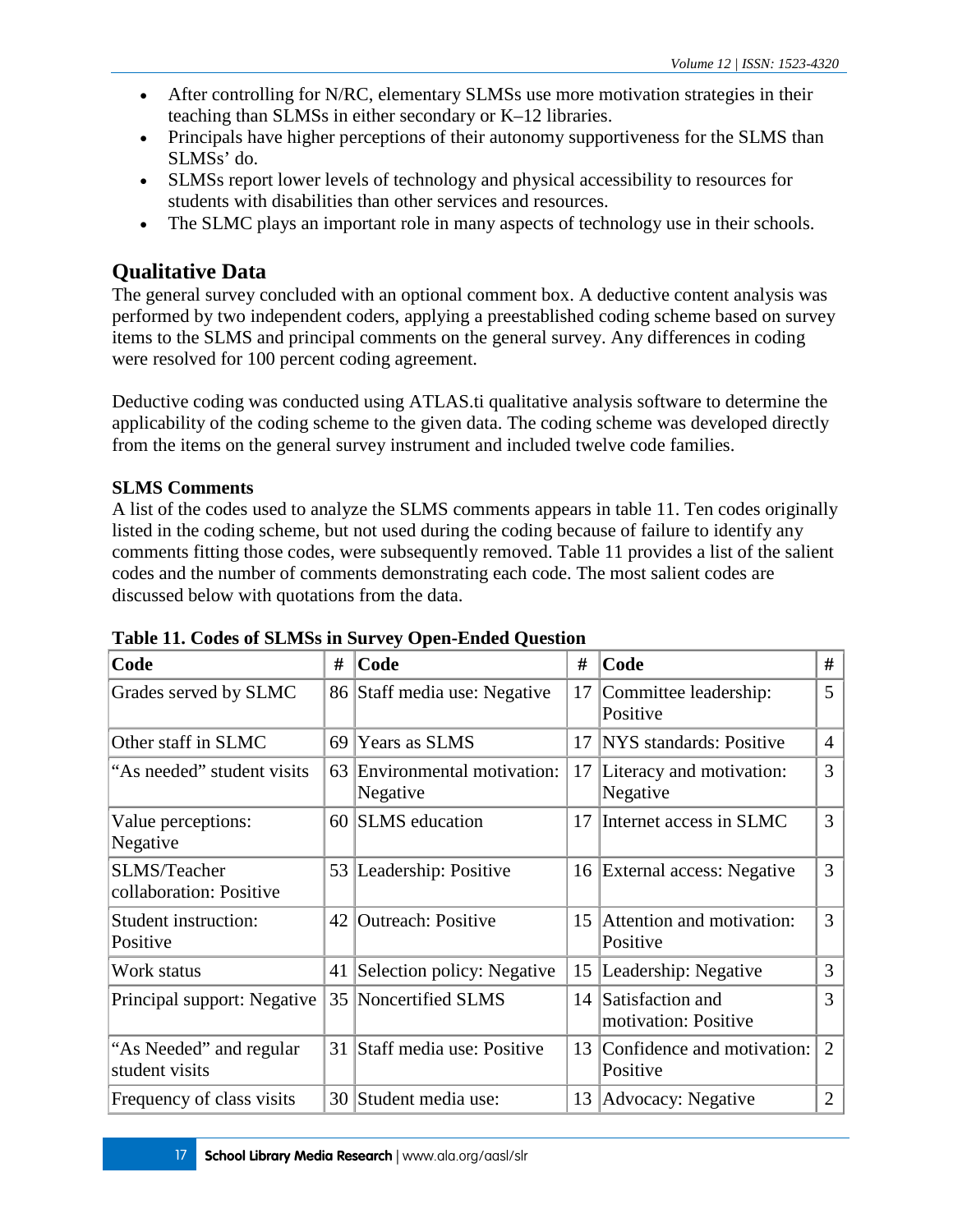|                                         |    | Negative                                   |    |                                                |                |
|-----------------------------------------|----|--------------------------------------------|----|------------------------------------------------|----------------|
| Literacy and motivation:<br>Positive    |    | 29 Value perceptions:<br>Positive          | 12 | Attention and motivation:<br>Negative          | $\overline{2}$ |
| Class visits without teacher            | 29 | Relevance and motivation:<br>Negative      | 11 | Censorship: Negative                           | $\overline{2}$ |
| Time at current job                     | 29 | SLMS other areas of<br>certification       |    | 10 Individual needs addressed:<br>Negative     | $\overline{2}$ |
| Selection policy: Positive              |    | 28 NYS certification                       | 10 | Years certified                                | $\overline{2}$ |
| <b>Advocacy: Positive</b>               | 27 | <b>SLMC</b> seating capacity               | 9  | Online catalog                                 | $\overline{2}$ |
| Teacher activity during<br>class visits |    | 25 External access: Positive               | 9  | <b>SLMS</b> ethnicity                          | $\overline{2}$ |
| Student media use: Positive             |    | 24 Lack of automation                      | 9  | Confidence and motivation:<br>Negative         | $\mathbf{1}$   |
| Principal support: Positive             |    | 24 Automation                              | 8  | Professional participation:<br>Negative        | $\mathbf{1}$   |
| Class visits with teachers              | 22 | Student access of catalog<br>from home     | 8  | Setting goals: Negative                        | $\mathbf{1}$   |
| <b>Environmental motivation</b>         |    | 22 Individual needs<br>addressed: Positive | 8  | SLMS gender                                    | $\mathbf{1}$   |
| Number of computers in<br><b>SLMC</b>   |    | 21 SLMC centralized                        | 6  | Committee leadership:<br>Negative              | $\mathbf{1}$   |
| Open beyond school hours                |    | 20 Professional position                   | 6  | Satisfaction and<br>motivation: Negative       | $\mathbf{1}$   |
| Students do not visit SLMC              |    | 19 Professional participation:<br>Positive | 6  | <b>Evaluation</b> and<br>improvement: Negative | $\mathbf{1}$   |
| Setting goals: Positive                 | 18 | <b>SLMC</b> decentralized                  | 6  | Physical accessibility:<br>Negative            | $\mathbf{1}$   |
| Student instruction:<br>Negative        |    | 18 Outreach: Negative                      | 5  | Filters: Positive                              | $\perp$        |
| Relevance and motivation:<br>Positive   |    | 18 Evaluation and<br>improvement: Positive | 5  | Physical accessibility:<br>Positive            | $\mathbf{1}$   |
| Perceived effectiveness:<br>Negative    |    | 18 Perceived effectiveness:<br>Positive    | 5  |                                                |                |

As indicated by table 11, clarification of demographic information about the SLMC (e.g., grades served, staffing or lack thereof) represented the most commonly discussed codes by respondents. Data also reflect that "grade levels served by the SLMC" was the most reported theme among respondents. While some of the SLMSs simply appear to convey what they perceive to be a unique SLMC, others seem to relate all of the issues they experience to the age of their patrons. Some quotes from the comments exemplify this:

• "We are an ungraded special education high school."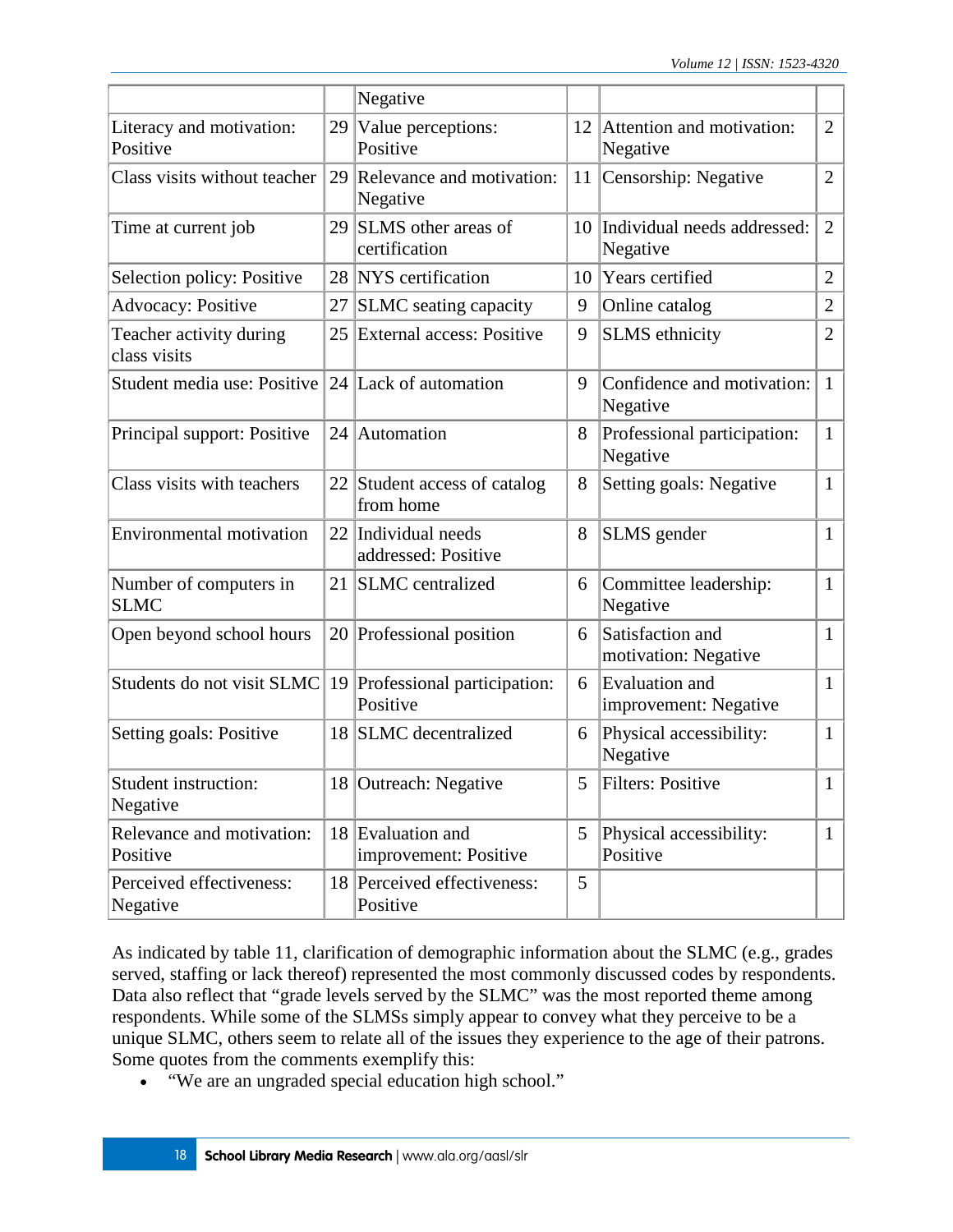- "Although our school was designed for grades 3–4 we now house the Alternative Learning Program (grades  $7-11$ ) in the trailers on our grounds. I also instruct those same students every day for forty-five minutes."
- "It is only kindergarten and first grade so many of the questions don't really apply."

In addition to clarifying the grades of those served, respondents often mentioned other staff members in the SLMC. For some, these comments reflected gratitude for the additional assistance available. For others, these comments indicated instead a desire for additional assistance and a feeling of being overwhelmed. Some quotes from the comments exemplify this:

- "Because of my full-time aide, my library is busy and active *all* day long."
- "Biggest problem—lack of personnel to perform clerical functions so that I can execute professional functions and programs."
- "The lack of a clerical assistant makes the job almost impossible."

As can be seen from the data in table 11, another common thread of SLMS comments relates to school library scheduling, specifically the frequency of "as-needed" visits or flexible scheduling, regular visits or fixed scheduling, or any combination of the two. Some quotes from the comments exemplify this:

- "My high school students come on an as-needed basis."
- "I see the fixed classes once a week for forty minutes."
- "K–4 come on a fixed schedule, one forty-minute period in a six-day rotating schedule. Students in grades 5–12 come when teachers schedule a time to come to the SLMC."
- "I meet with the fourth-grade classes other than (in addition to) their regularly scheduled library time to do research integrated with the curriculum."

Also related to SLMC scheduling, respondents frequently discussed a perceived lack of value of the school library. Respondents specifically cited instances when the SLMC or the SLMS was used for nonlibrary purposes or activities to emphasize this perceived lack of value. Some quotes from the comments exemplify this:

- "Apart from scheduled testing, the library is often used for workshops, meetings, and training, and during these times the library is closed."
- "There is no space, the library is used as a 'study hall' to accommodate the overflow of students from the cafeteria."
- "Also the principal uses the SLMC for far too many meetings either as a show-place or because the vendors provide food."
- "I am given open-access time, but it often is filled with me covering a class if a teacher is absent and a substitute is not available."

Another common thread of the SLMS comments related to SLMC scheduling involves the presence or absence of the teacher during class visits to the SLMC. The code "Class Visits Do Not Include Teachers" appear somewhat more frequently (29) than "Class Visits Do Include Teachers" (22). Some quotes from the comments exemplify this:

- "Teachers do not plan with me, but simply drop off their classes and go. I do not feel that there is a connection between the classroom and library."
- "Teachers are supposed to stay during library but often leave or do their own work away from the students."
- "Teachers resist planning together and almost always ask, 'You don't really need me to stay, do you?"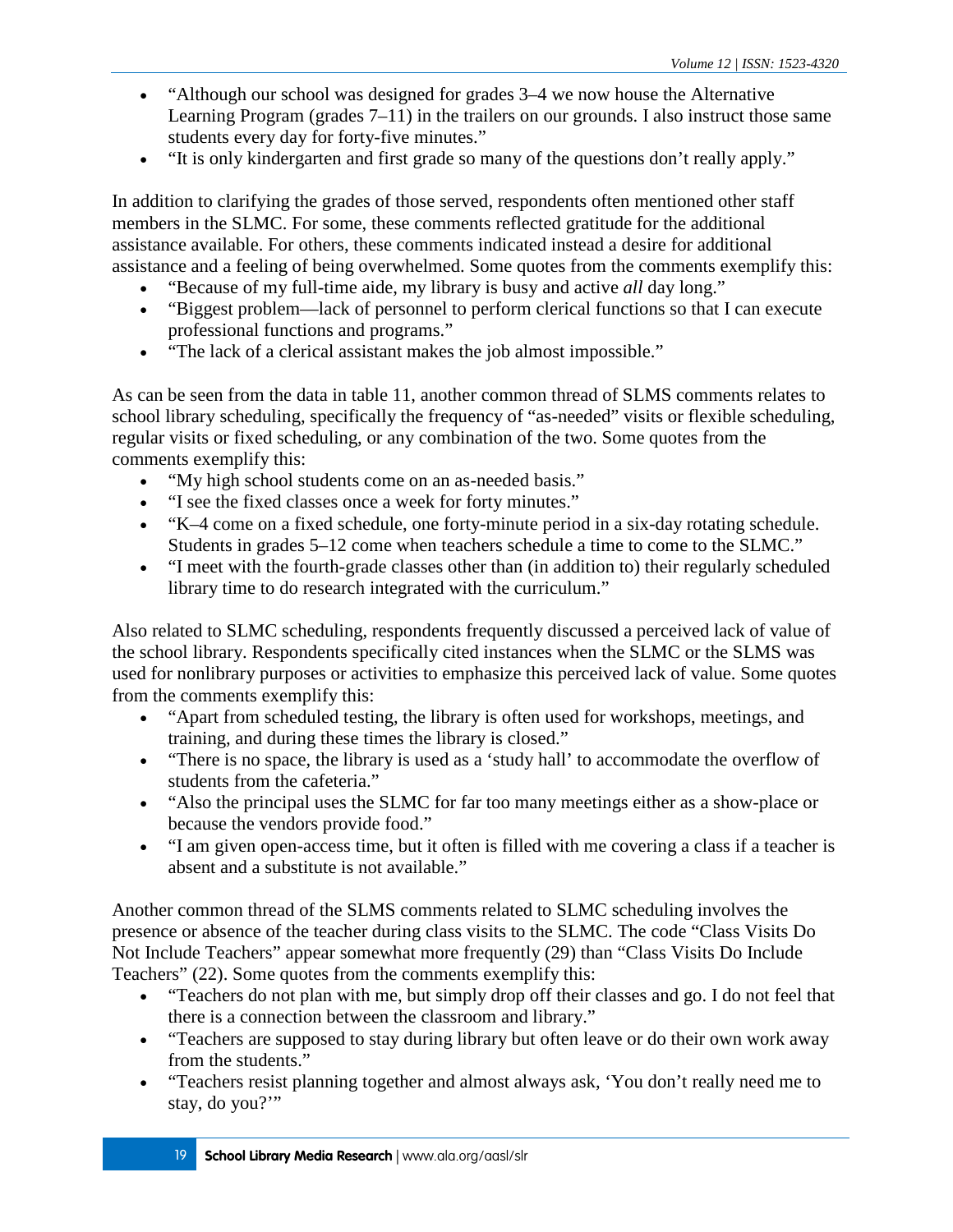• "Teachers always participate in research activities when I am working with the whole class.

While there were many perceptions (both positive and negative) of a number of school library issues, the issue perceived most frequently in both a positive and negative light was collaboration between the SLMS and classroom teachers. The code "Teacher/Librarian Collaboration— Positive" (53) was used somewhat more frequently than "Teacher/Librarian Collaboration— Negative" (44). (Principals saw this interaction more as positive [29] than as negative [9].) These comments were often set in the context of student instruction (often with an undertone of frustration):

- "I collaborate often with teachers to make library time productive."
- "Teachers are interested in collaborating, but never have any time."
- "Information literacy skills are taught to students but are disconnected from real learning due to lack of collaboration."
- "The state testing has put a damper on SLMC use for resource-based instructional activities. Teachers view time spent browsing, scanning for topical info, taking notes, learning how to sort out what info is valuable to the task at hand and what is not as a *waste of valuable time* which could be better used teaching to the test. The children's natural curiosity and sense of wonder is disappearing. Teachers are less likely to collaborate with me, do not see the value in learning how to learn, won't waste time using the databases tailor-made to suit their instructional purposes, but think it's fine to let kids flounder around on the Internet. I am trying to sell information literacy. I have been preaching nonfiction, expository reading and writing skills for the last 5–6 years. Now with a tremendous emphasis on literacy coming down from the district and the push to read and write in the content areas, maybe finally we can partner up for some exciting projects that are both educational and fun."

The support of the principal was also a frequent topic of SLMS comments, with "Principal Supports—Negative" (35) compared to "Principal Supports—Positive" (24). This seems to reinforce the results of the WCQ in which SLMS indicated a lack of strong support from their school administrator. Some examples of both negative and positive comments about their school administrators are the following:

- "Principals *must* learn the value of a fully functioning library and how the teaching of a library curriculum can boost students' abilities in all curriculum areas. One period a day of open access is *totally insufficient* for schools which service grades K–5."
- "I have a principal that decreased the area of the library by half in the last year. I receive *no* money except what the state allocates!"
- "I feel administration in the district clearly does not understand the importance of library skills in the school setting. I currently had to lose half my library to Special Services, which entails parents, older students, and teachers outside the elementary school walking through the library. This is always during instruction time."
- "My school district's administration is very supportive of libraries."
- "I feel my library is an exception because my principal is very supportive and because we received a large improvement grant from the Manhattan Borough President's office."
- "I have an unusual amount of support from my principal and great support from the PTA . . . the library is perhaps the most popular destination (except the school yard at recess) in the school."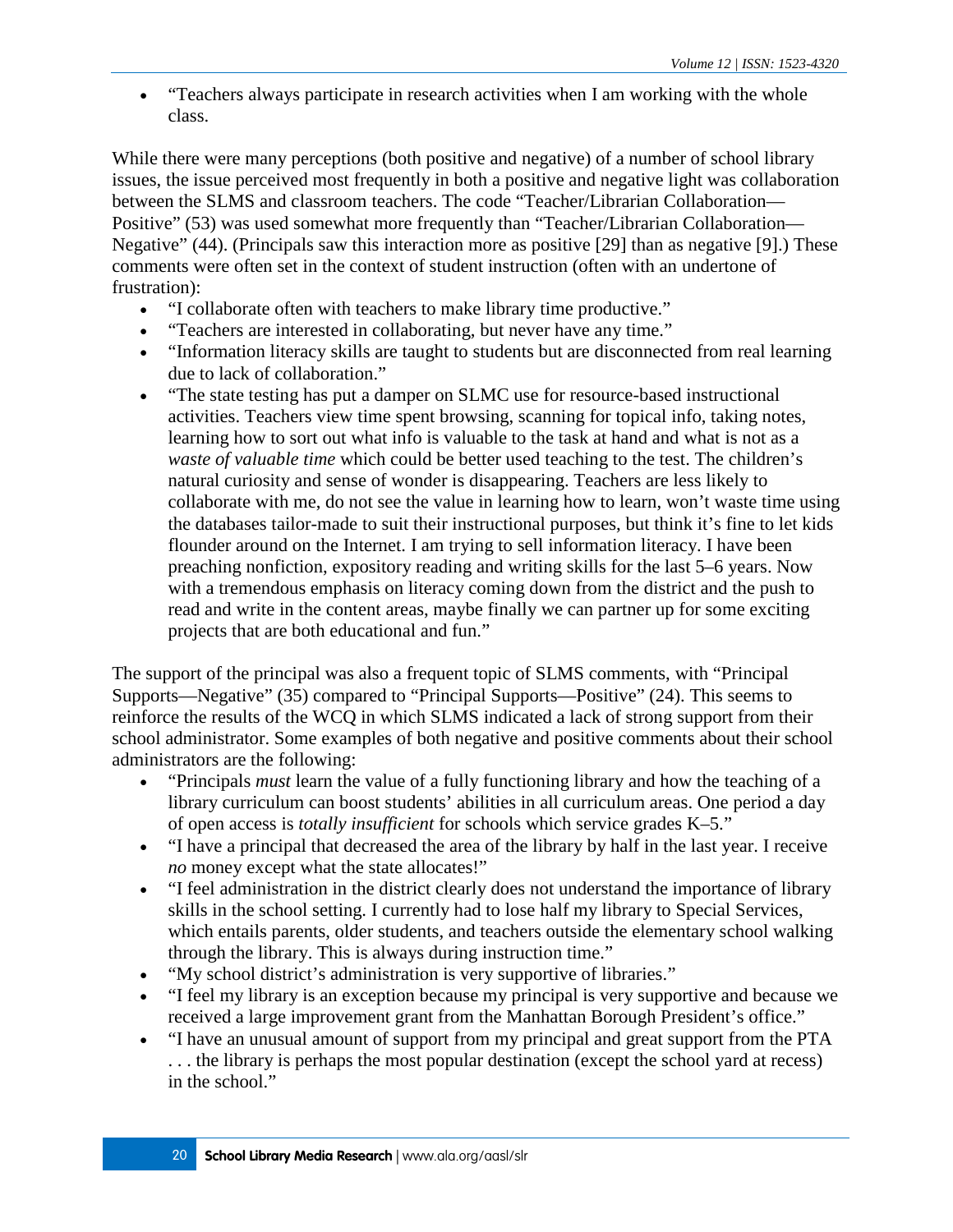#### **Principal Comments**

It doesn't take long for most school administrators to realize that the quality of a school library, like a classroom, is only as good as the educational professional within it (Small 2008), and, as indicated by the above SLMS comments, the principal's support (or lack thereof) of the SLMC and the SLMS is critical to the success (or failure) of the library media programs and services. Table 12 lists the categories and frequencies of principal responses to the open-ended question.

| Code                                    | #  | Code                                       | #              | Code                                     | #              |
|-----------------------------------------|----|--------------------------------------------|----------------|------------------------------------------|----------------|
| Value perceptions: Positive             | 96 | Satisfaction and<br>motivation: Positive   | 11             | Advocacy: Negative                       | 3              |
| Student instruction:<br>Positive        |    | 35 Professional participation:<br>Positive | 10             | Perceived effectiveness:<br>Negative     | 3              |
| Grades served by SLMC                   |    | 34 Individual needs<br>addressed: Positive | 9              | Number of computers in<br><b>SLMC</b>    | $\overline{2}$ |
| Motivating environment:<br>Positive     |    | 31 SLMS/teacher<br>collaboration: Negative | 9              | Confidence and motivation:<br>Positive   | 2              |
| Setting goals: Positive                 | 31 | Student instruction:<br>Negative           | 8              | Literacy and motivation:<br>Negative     | $\overline{2}$ |
| SLMS/teacher<br>collaboration: Positive | 29 | <b>SLMS</b> education                      | 8              | Outreach: Negative                       | $\overline{2}$ |
| Student media use: Positive             |    | 29 External access: Positive               | $\tau$         | <b>NYS</b> certification                 | $\overline{2}$ |
| Leadership: Positive                    | 28 | "As needed" student visits                 | $\tau$         | Professional position<br>(SLMS)          | $\overline{2}$ |
| Staff media use: Positive               | 27 | Committee leadership:<br>Positive          | 7              | NYS standards: Positive                  | $\overline{2}$ |
| Literacy and motivation:<br>Positive    |    | 22 Regular student visits                  | $\tau$         | Teacher activity in SLMC                 | $\overline{2}$ |
| Other staff in SLMC                     |    | 21 Principal support: Positive             | $\tau$         | Automated circulation                    | $\mathbf{1}$   |
| Selection policy: Positive              | 19 | Staff media use: Negative                  | 6              | Relevance and motivation:<br>Negative    | $\mathbf{1}$   |
| Attention and motivation:<br>Positive   | 16 | Value perceptions:<br>Negative             | 6              | Attention and motivation:<br>Negative    | $\mathbf{1}$   |
| <b>Advocacy: Positive</b>               |    | 16 Evaluation and<br>improvement: Positive | 6              | Class visits with teacher                | $\mathbf{1}$   |
| <b>Outreach: Positive</b>               |    | 15 Leadership: Negative                    | 5 <sup>1</sup> | External access: Negative                | $\mathbf{1}$   |
| Relevance and motivation:<br>Positive   | 15 | Principal support:<br>Negative             | 5              | Number of years as SLMS                  | $\mathbf{1}$   |
| Selection policy: Negative              |    | 14 Student media use:<br>Negative          | 5              | Satisfaction and<br>motivation: Negative | $\mathbf{1}$   |
| <b>SLMC</b> decentralized               | 12 | Frequency of class visits                  | 5              | Students do not visit SLMC               | $\mathbf{1}$   |
| Perceived effectiveness:                |    | 12 SLMS years at current job               | $\overline{4}$ | Individual needs addressed:              | 1              |

|  |  |  | Table 12. Codes of Principals in Survey Open-Ended Question |  |
|--|--|--|-------------------------------------------------------------|--|
|  |  |  |                                                             |  |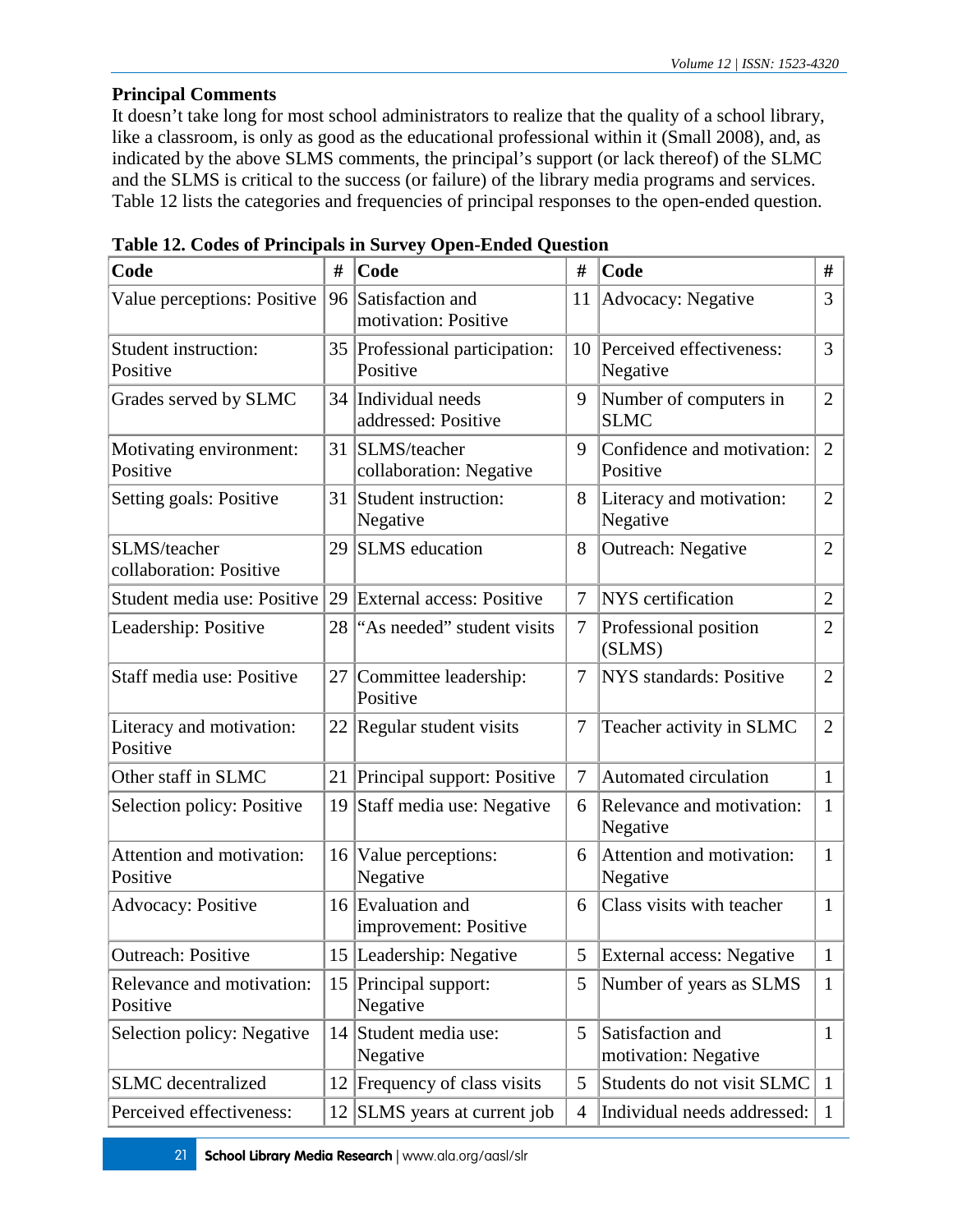| Positive                            |                                         | Negative                                |  |
|-------------------------------------|-----------------------------------------|-----------------------------------------|--|
| Motivating environment:<br>Negative | <sup>1</sup> 11 Setting goals: Negative | 3 SLMS other areas of<br>certifications |  |

As indicated by table 12, principals' perceptions of the SLMC, the school library media program, and particularly the SLMS were overwhelmingly positive and the most commonly discussed topics by respondents. Some quotes from the comments exemplify this:

- "I believe we have an excellent library media center."
- "We are a very current, flexible-schedule modeled library program. We have grade-level teachers that understand the importance to acquire and integrate knowledge using the librarian."
- "Our media specialist is a leader in our school integrating technology into the curriculum. She is able to demonstrate use as an integral learning mechanism rather than just a teaching support tool. She is helping move toward twenty-first-century teaching and learning."
- "The SLMS in my school has done a simply outstanding job of extending library and media into each and every classroom in our school. She is totally committed to the program and shares my vision of building the programs of our school around the SLMC."
- "I have a fantastic library media specialist. She is very involved in learning new things and works with colleagues in our area not just our building. She is always searching for ideas to use which will inspire a love of reading in our kids who are in grades K–2. I feel that the library is the center of our program and each year put a large share of our building resources into buying new items for our library."

In addition to offering comments on general value, those surveyed frequently discussed the positive instructional role of the SLMS. Many respondents applauded the SLMS's ability to integrate IL instruction into the general curriculum. Some quotes from the comments exemplify this:

- "Our school library media specialist tries to integrate information studies into our curriculum."
- "I am grateful to have a library media specialist who is energetic and interested in establishing stronger and more meaningful connections between her work with students and their school success"
- "Our school's library media specialist has created a program that reaches beyond the walls of the library by extending learning into the classroom with lessons and offering to help both in the library and classroom. In fact, our library media program is so successful, I can't imagine having a library without a professional library media specialist."

Another common and related thread of principal comments relates to the SLMC as a positive learning environment. Those surveyed noted that students enjoy spending time in the SLMC. Here are some examples:

- "Her sincere interest and enthusiasm in promoting literacy and technology with a love for everyone makes our library an intellectual place to be but creates an atmosphere where students want to hang out and just loves having everyone utilize the library to the fullest."
- "I appreciate the efforts she has made to develop a library that is open to children, parents, and faculty members."
- "Our library is the center of all learning in our school."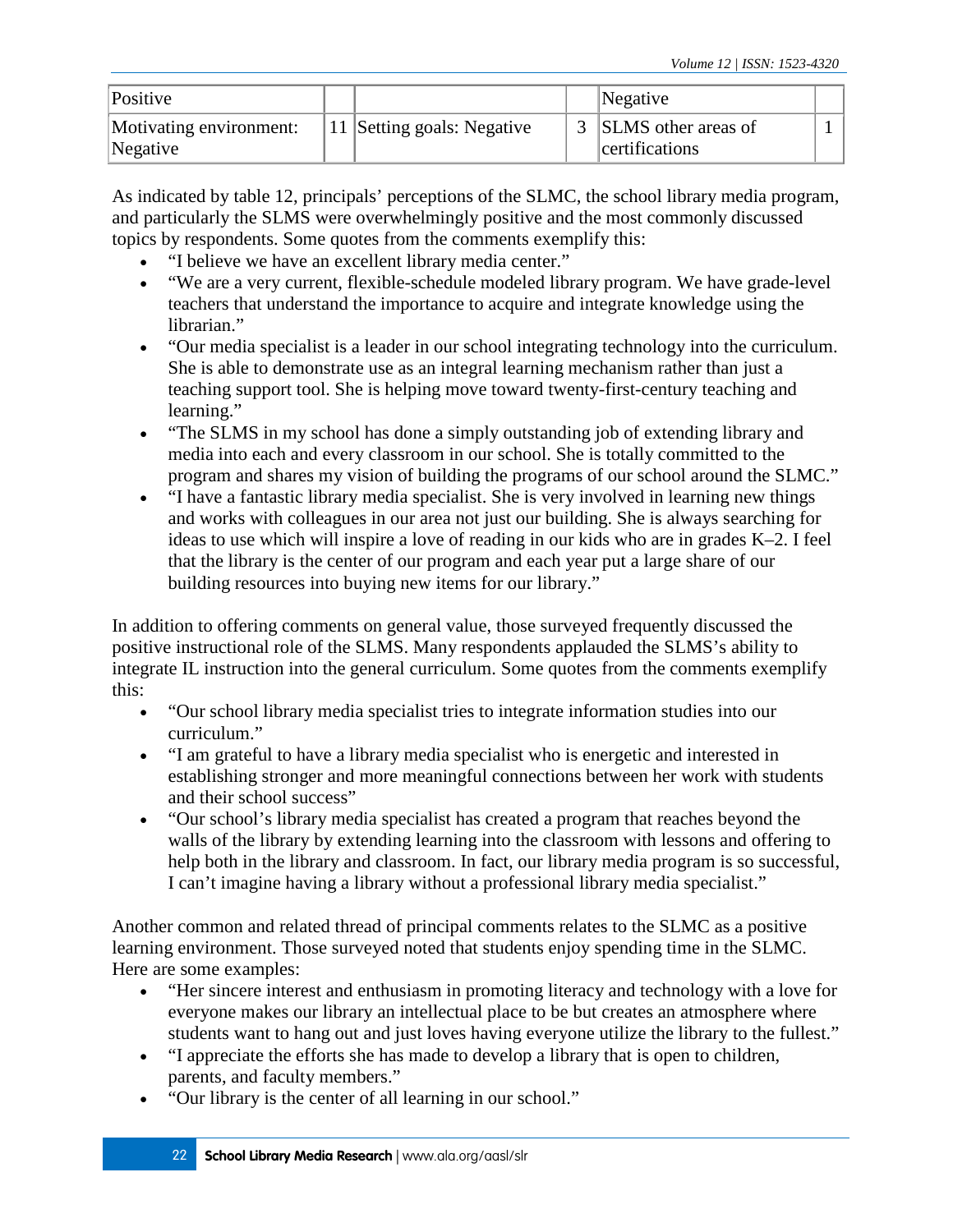- "Our library media specialist plays an integral role with developing literacy for adolescents."
- "Our present librarian is an excellent communicator within our building. She is well respected for her knowledge and for her attention to the needs of the teachers and students. Many students go to the learning center because of her personality and her expertise."
- "Our library media specialist creates Susie Sweetheart and Naughty Nancy to demonstrate how to use materials appropriately. She is Susie Sweetheart. Her sincere interest and enthusiasm in promoting literacy and technology with a love for everyone makes our library an intellectual place to be but creates an atmosphere where students want to hang out, and she just loves having everyone utilize the library to the fullest. We are very fortunate to have Sweetheart Susie take such good care of us!"

Positive collaboration with teachers and staff also was mentioned frequently by principals. Many noted that the SLMS demonstrated a proactive approach to collaboration by being able to integrate his or her instruction via collaboration with content-area teachers. Some quotes from the comments exemplify this:

- "Teachers in this school regularly seek out the LM specialist to coplan and coteach lessons."
- "We have linked our library with our technology lab in order to fulfill the needs of our students. We have a dynamic teacher that promotes both and demonstrates to the students and staff how both places are connected. We also have time built into the schedule where teachers team teach with the LMS during the tech time."
- "Our library media specialist has generated a tremendous renaissance in teacher/staff interest in the resources and services available. Through outreach efforts to department chairs and individual teachers, she has forged connections with many curricular areas. In addition, she has created a cache of research documentation materials that are userfriendly for middle school students and staff and frequently supports our building writing initiative actively in collaborating with subject-area teachers on writing assignments."
- "Teachers spend a great deal of time planning instruction with the SLMS."
- "She is an excellent collaborator and knows a great deal about integrating technology across the curriculum to support instruction."

Another area worthy of mention is leadership. Twenty-eight principals described how their SLMS demonstrates a diverse range of leadership abilities in their school, community, and profession. Two examples exemplify this:

- "Our library media specialist always goes above and beyond her duties. She has a fabulous website, has written articles in the *School Library Journal*, writes grants for the library, and teaches a class for the (regional) Teacher Center. I am very proud to have her as part of the (school) Family."
- "Our school's Media Specialist has been a complete asset to our community. She writes grants and has Poetry Slams. She involves parents and has a great working relationship with our teachers. We have an annual Read Aloud yearly, which is a big event in our community. Politicians and celebrities come and give back to our children. Wherever there is a benevolent act being done, she is at the center of it. We couldn't have chosen a better person."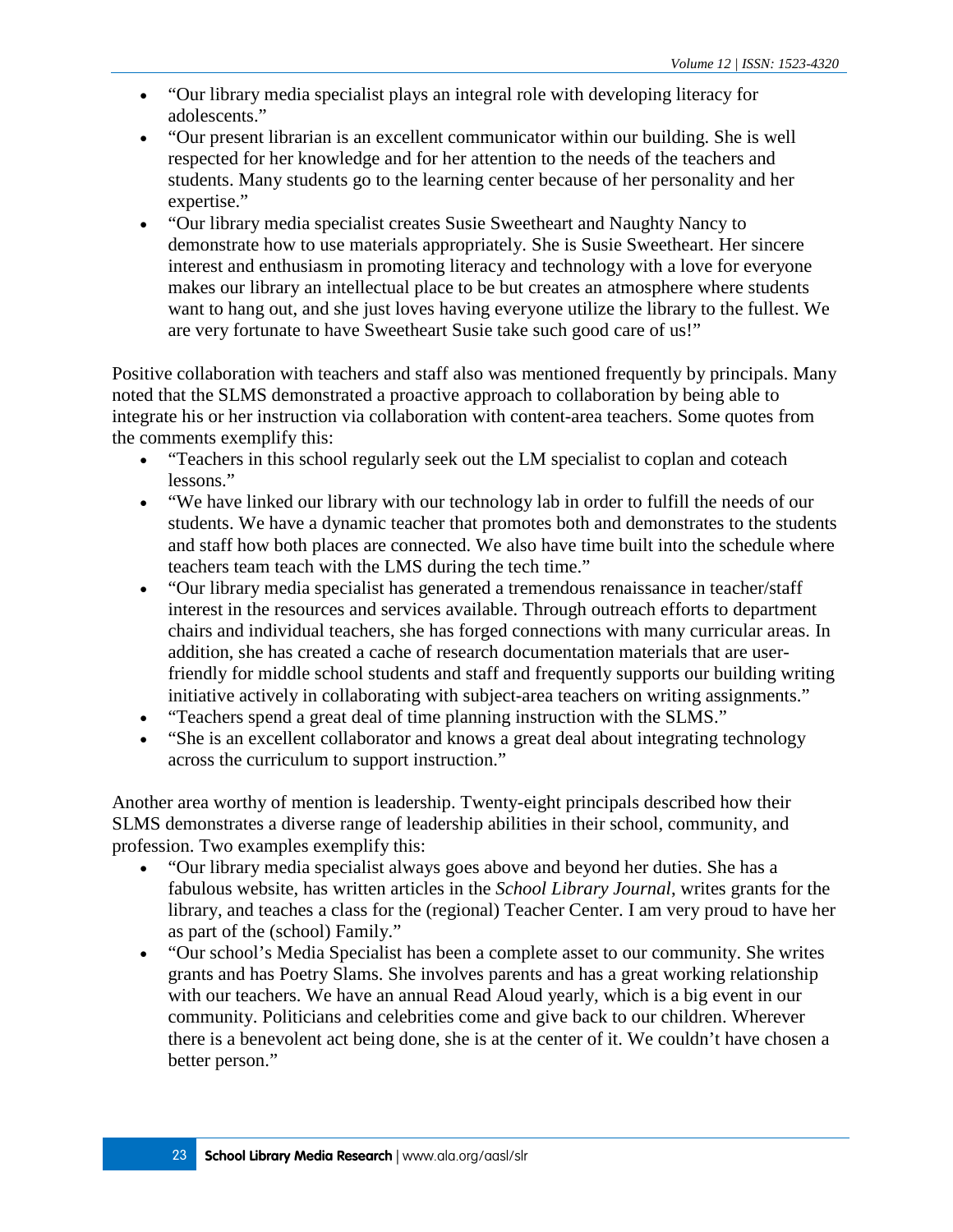While the most salient codes reflect an overall positive perception by the principal of the school library and the library professional, there were also some negative perceptions. However, those perceptions appear to be dominated by funding-related issues (e.g., inadequate resources, cramped facilities, the lack of a certified SLMS, and the SLMS being assigned to more than one school), rather than quality issues related to the performance of or services offered by the SLMS. Here are just a few of their comments:

- "We have a great need for more and more current print media."
- "(We are) a small district with an enrollment of 925 students  $K-12$ . The SLMS is only in the high school building half days. I'm positive everyone would benefit if she were here full time."
- "Our library media specialist is exemplary. She is stretched very thin by the demand for her expertise and services. I consistently request an aide for her in our building budget, with no luck."
- "Our library is woefully inadequate for our population of students in both physical size and resources."
- "Our school library has not been remodeled or updated in over thirty years. The space is two former classrooms with an adjoining door. The wiring and cable access are cumbersome. My library specialist is tolerant of his limitations and does his very best to serve our children, teachers, and community despite these road blocks"
- "Our library is very, very small and crowded. Limited space has limited computer usage. If it was more spacious, it would be much more inviting for staff and students to use."
- "Her time constraints and travel between schools impacts her ability to forge meaningful, collaborative relationships with faculty members."
- "Our SLMS is fantastic! Our biggest limitation is monetary resources to purchase materials and equipment for our school library."
- "I think that one of the questions you should have asked is do you *have* a library media specialist. We do not and never have. We are dependent on one librarian for four buildings in our district. My school librarian is a teaching assistant. She is good at her job but does not have the knowledge base of librarian media specialist. I've worked with both and there is no comparison. However, there would need to be a method to fund such a position in our district."
- "The year I became principal the library was closed by the superintendent and consolidated with the high school. We have our library back for the first time in four years this year. We share a library media specialist who spends most of her time in the high school. The middle school has a teaching assistant that staffs it most of the time. We would like to have a full time library media specialist."

While rare, there were a few negative comments by principals about their SLMS:

- "My library is used daily for study hall overflow, but does schedule classes. My LM specialist is not comfortable with technology and does not openly support reading, nor promote the SLMC in any capacity."
- "I have an old librarian who needs to retire and won't. She sleeps at her desk and teaches the same lessons year after year. I have only been here two months and need time to improve the setting."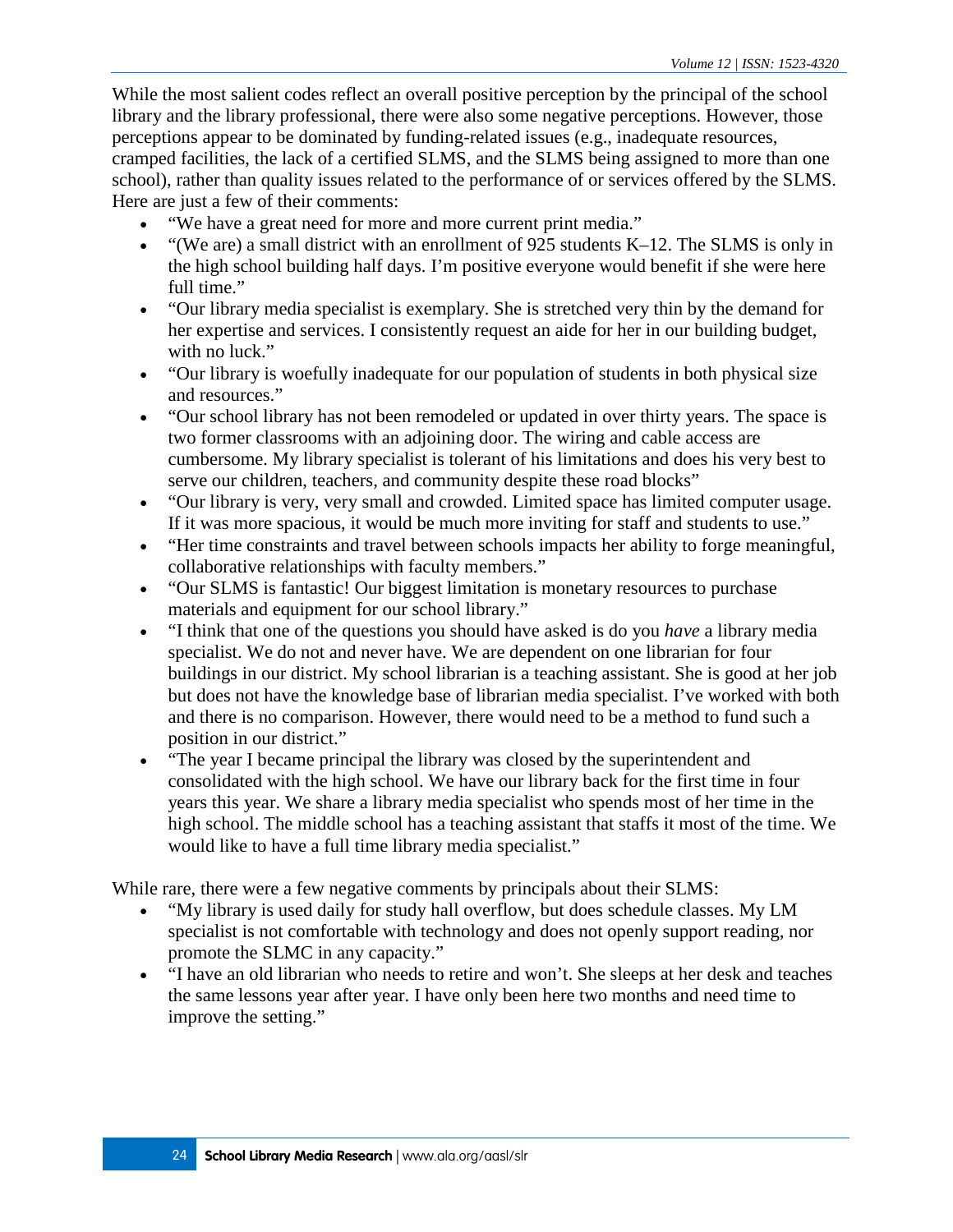### **Discussion**

This study supports previous research efforts (Lance, Wellborn, and Hamilton-Pennell 1993; Lance et al. 1999; Lance, Rodney, and Hamilton-Pennell 2000; Baumbach, 2002; Baughman, 2002) by demonstrating a positive relationship between school libraries and student achievement, regardless of educational need (school district, student poverty) and the financial resources of the school district. This finding reinforces the value of New York State's K–12 SLMS (teaching) certification because of the positive correlation of having this certification with student achievement, and it confirms that certified SLMSs are more likely to have the knowledge and skills necessary to perform effectively in New York State public school libraries. Based on the New York State Teaching Certification Examination (NYSTCE 2008), these may include such knowledge and skills as

- a broad understanding of the fundamental concepts of library and information science;
- a familiarity with the basic principles and procedures associated with the acquisition, organization, and educational uses of a wide variety of resources;
- a recognition of the characteristics of an effective school library media programs;
- possession of diverse IL skills;
- an understanding of the role of information resources in curriculum development;
- possession of the technical knowledge and leadership qualities needed to administer a library media program;
- use of a variety of strategies and resources to identify and meet the learning needs of all students and other members of the school community; and
- the capacity to teach students of all abilities the skills necessary to address their informational needs and become effective users of information and ideas.

Evidence of a difference in perceived autonomy support on the WCQ between SLMSs and principals is an interesting finding that deserves further investigation. Principal responses to the open-ended question seem to support the fact that principals view themselves as highly supportive of their SLMS, yet this is only partially supported by SLMS responses to the openended question. The fact that principals think they are more supportive than SLMSs perceive they are may point to a lack of communication that clearly demonstrates principal support for the SLMS rather than an actual lack of support.

A review of the curriculum of the top ten pre-service school library programs in American universities (U.S. News and World Report 2009) reveals that only one of the programs requires students to take a class devoted to special education resources and services. Of the remaining nine programs, six of the schools have integrated this topic into a variety of courses from youth services to learning technologies to instructional materials. Two programs make mention of the need for special services and encourage students to pursue research and develop programs that support the topic, while one is currently not offering any coursework but is looking to fill the void left from a retired professor who specialized in services to students with disabilities.

The importance of the SLMS in facilitating the use of technology for teaching and learning among students and classroom teachers is indicated both in the responses to survey items and the open-ended responses by both SLMSs and principals. Most school libraries in New York State have fully automated circulation systems, and almost half of the schools offer students access to the library's online catalog from home. Remote access will only continue to increase and become more ubiquitous in the future. SLMSs can and do have an impact on supporting and facilitating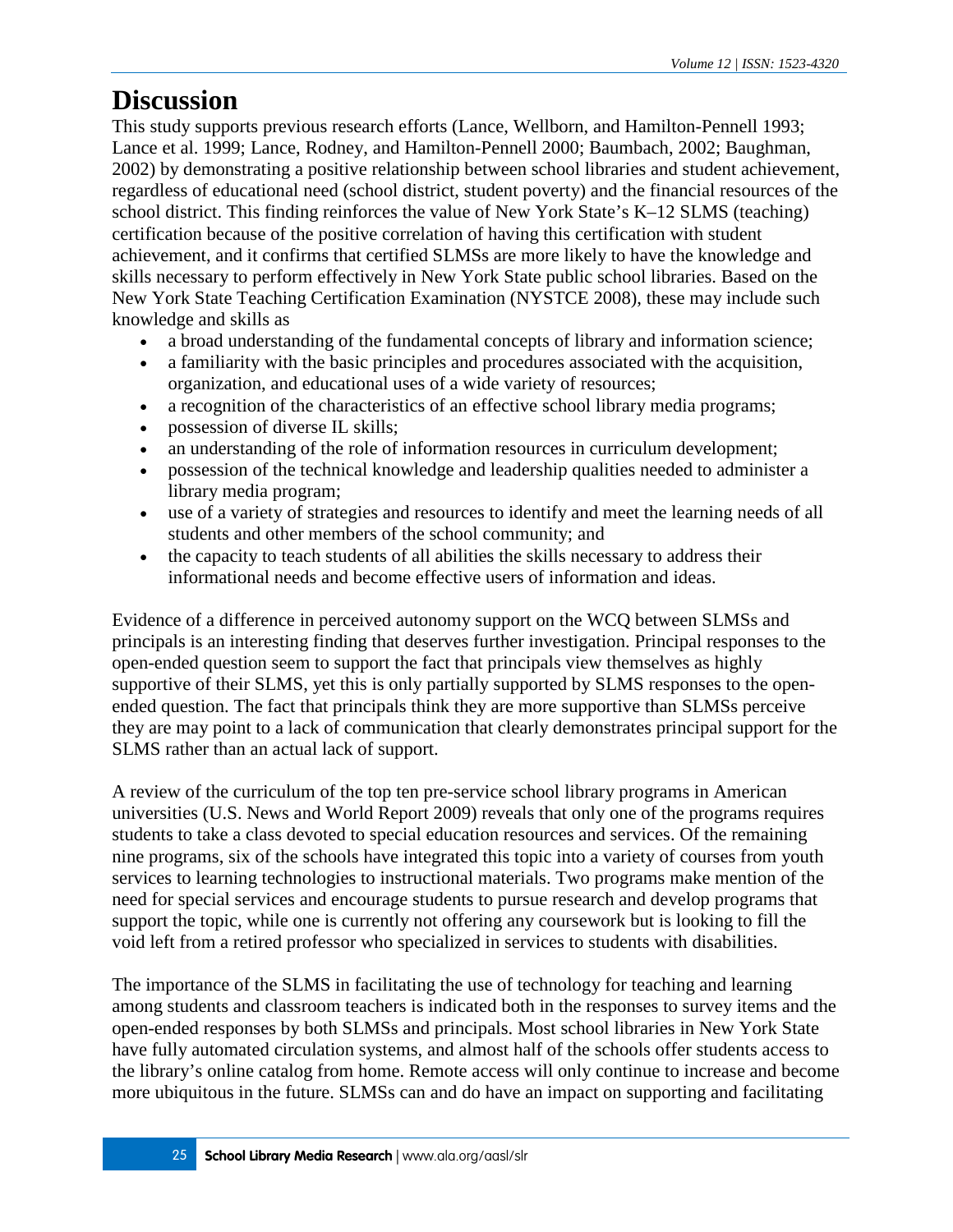student learning via technology and in training classroom teachers in more effective use of such technologies used both in and out of school.

# **Conclusion**

This article reports the results of the first phase of a three-phase study on the impact of school library services and resources on student achievement and motivation in New York State's schools. Demonstrating a positive correlation between student achievement in ELA tests and the presence of certified SLMS supports the Guidelines for Effective Reading Instruction issued by the NEA Task Force on Reading (2000), which specifies that every school should have a fully funded SLMC that meets the highest of state and/or national standards and a licensed, full-time SLMS. Further evidence of the importance of professional training are the findings that certified school library professionals are more likely to develop library collections that support the general curriculum of the school and that demonstrate diverse points of view.

In phase 2 (fall 2007) of this research study, an in-depth survey was distributed to a representative sample of fourth-, eighth-, and eleventh-grade classroom teachers and fifth-, eighth-, and eleventh-grade students in forty-seven schools statewide. Phase 3 of the study, conducted in spring and fall of 2008, included focus groups with SLMSs, teachers, and student; interviews with building principals in ten schools statewide; and observations and interviews that focused on the relationship between SLMSs to other educators (e.g., principals, classroom teachers); examples of ways in which the SLMS is actualizing the general survey's eight subscale categories; and how AASL's learning standards are currently being addressed with students in school libraries (AASL 2007).

# Works Cited

- American Association of School Librarians (AASL). 2007. *Standards for the 21st-century learner*. Chicago: ALA.
- American Association of School Librarians (AASL) and Association for Educational Communications and Technology (AECT). 1998. *Information power: Building partnerships for learning*. Chicago: ALA.
- Baughman, J. 2002. *School libraries and MCAS scores*, preliminary edition. Paper presented at a symposium sponsored by the graduate school of library and information science, Simmons College, Boston, Mass., Oct. 26, 2000.
- Baumbach, Donna. 2002. *Making the grade: The status of school library media centers in sunshine state and how they contribute to student achievement*. Spring, Tex.: Hi Willow.
- Baxter, S. J. and A. W. Smalley. 2003. *Check it out!: The results of the school library media program census: Final Report*. Saint Paul, Minn.: Metronet. [www.metronet.lib.mn.us/survey/final\\_report.pdf](http://www.metronet.lib.mn.us/survey/final_report.pdf) (accessed Jan. 24, 2008).
- Black, A.E. and E. L. Deci. 2000. The effects of instructors' autonomy support and students' autonomous motivation on learning organic chemistry: A self-determination theory perspective. *Science Education* 84(6): 740–56.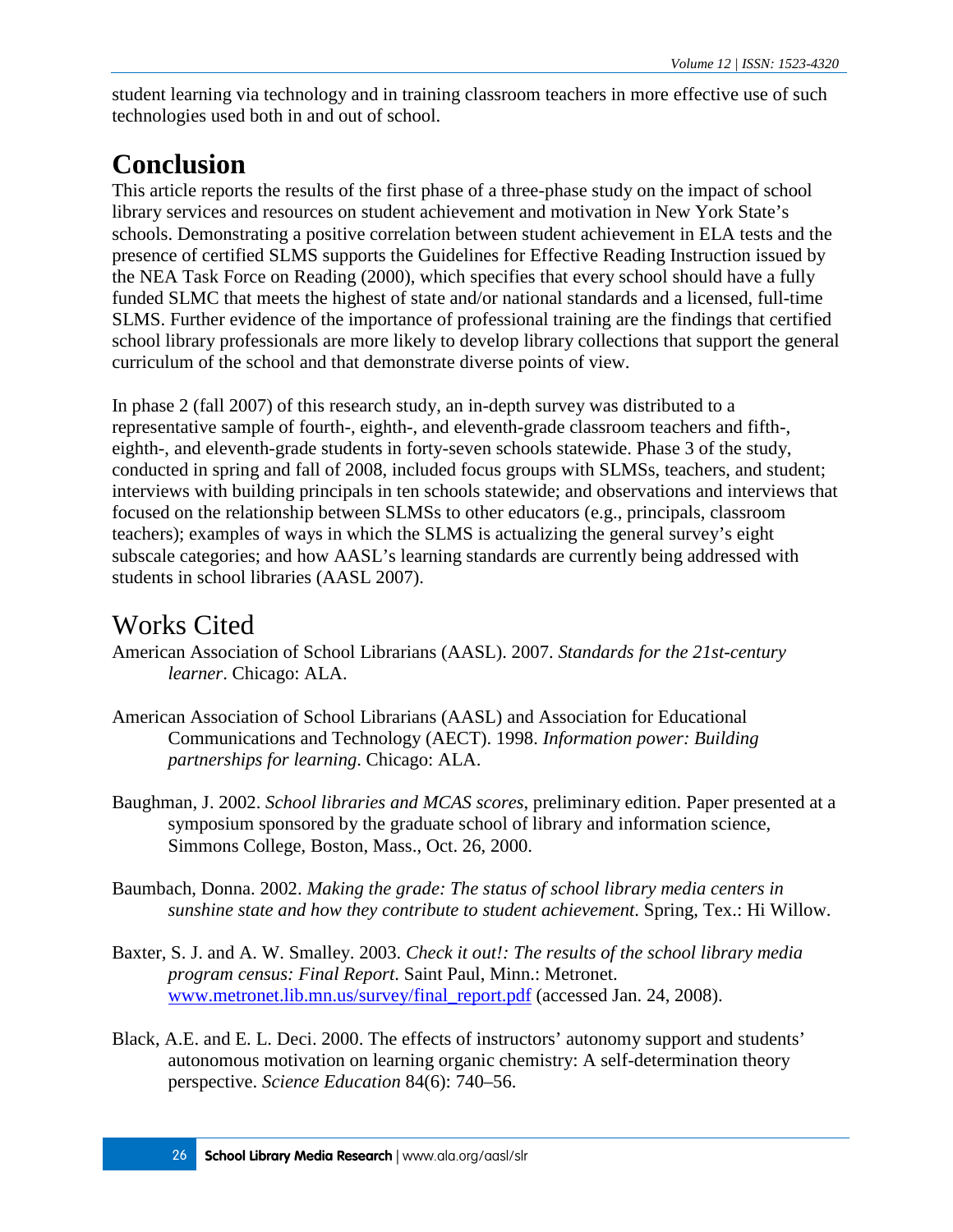- Callison, D., C. A. Harvey, R. Hill, J. Humphrey, L. Preddy, L. Taylor, and C. Tilley. 2004. *2004 Survey of Indiana school library media programs: A collaborative project between the association for Indiana media educators and Indiana University*. Indianapolis, Ind.: School of Library and Information Science. Presented at the 2004 AIME Conference, Indianapolis, Ind., November 2004. [www.ilfonline.org/Assets/Indiana+Library+Federation+Digital+Assets/pdf/yhba/Surveyo](http://www.ilfonline.org/Assets/Indiana+Library+Federation+Digital+Assets/pdf/yhba/SurveyofInSchoolLibraries04.pdf) [fInSchoolLibraries04.pdf](http://www.ilfonline.org/Assets/Indiana+Library+Federation+Digital+Assets/pdf/yhba/SurveyofInSchoolLibraries04.pdf) (accessed Jan. 18, 2008).
- Deci, E. L. and R. M. Ryan. 1985. *Intrinsic motivation and self-determination in human behavior*. New York: Plenum.
	- ———. 1991. A motivational approach to self: Integration in personality. *Nebraska symposium on motivation: Perspectives on motivation*, 38. Ed. R. Dienstbier, 237–88. Lincoln: Univ. of Nebraska Pr.
- 2000. The "what" and "why" of goal pursuits: Human needs and the self-determination of behavior. *Psychological Inquiry* 11(4): 227–68.
- $-$ . 2008. Work climate questionnaire (WCO). [www.psych.rochester.edu/SDT/measures/paswork.php](http://www.psych.rochester.edu/SDT/measures/paswork.php) (accessed Feb. 18, 2008).
- Eccles, J. and C. Midgley. 1990. Changes in academic motivation and self-perception during early adolescence. *Early adolescence as a time of transition*. Ed. R. Montemayor, 1–29. Beverly Hills, Calif.: Sage.
- Gaver, M. 1963. *Effectiveness of centralized library service in elementary schools*. New Brunswick, N.J.: Rutgers.
- Harter, S. 1981. A new self-report scale of intrinsic versus extrinsic orientation in the classroom: Motivational and informational components. *Developmental Psychology* 17(3): 300–12.
- Lance, K. C., et al. 1999. Information empowered: The school librarian as an agent of academic achievement in Alaska schools. Anchorage: Alaska State Library.
- Lance, K. C., C. Hamilton-Pennell, M. J. Rodney, with L. Peterson and C. Sitter. 2000. *Information empowered: The school librarian as an agent of academic achievement in Alaska schools*. Revised ed. Juneau: Alaska State Library.
- Lance, K. C., M. J. Rodney, and C. Hamilton-Pennell. 2000. *How school librarians help kids achieve standards: The second Colorado study*. Spring, Tex: Hi Willow.
	- ———. 2005. *Powerful libraries make powerful learners: The Illinois study*. Canton: Illinois School Library Media Association. [www.islma.org/pdf/ILStudy2.pdf](http://www.islma.org/pdf/ILStudy2.pdf) (accessed Jan. 18, 2008).
- Lance, K. C., L. Wellborn, and C. Hamilton-Pennell. 1993. *The impact of school library media centers on academic achievement*. Spring, Tex: Hi Willow.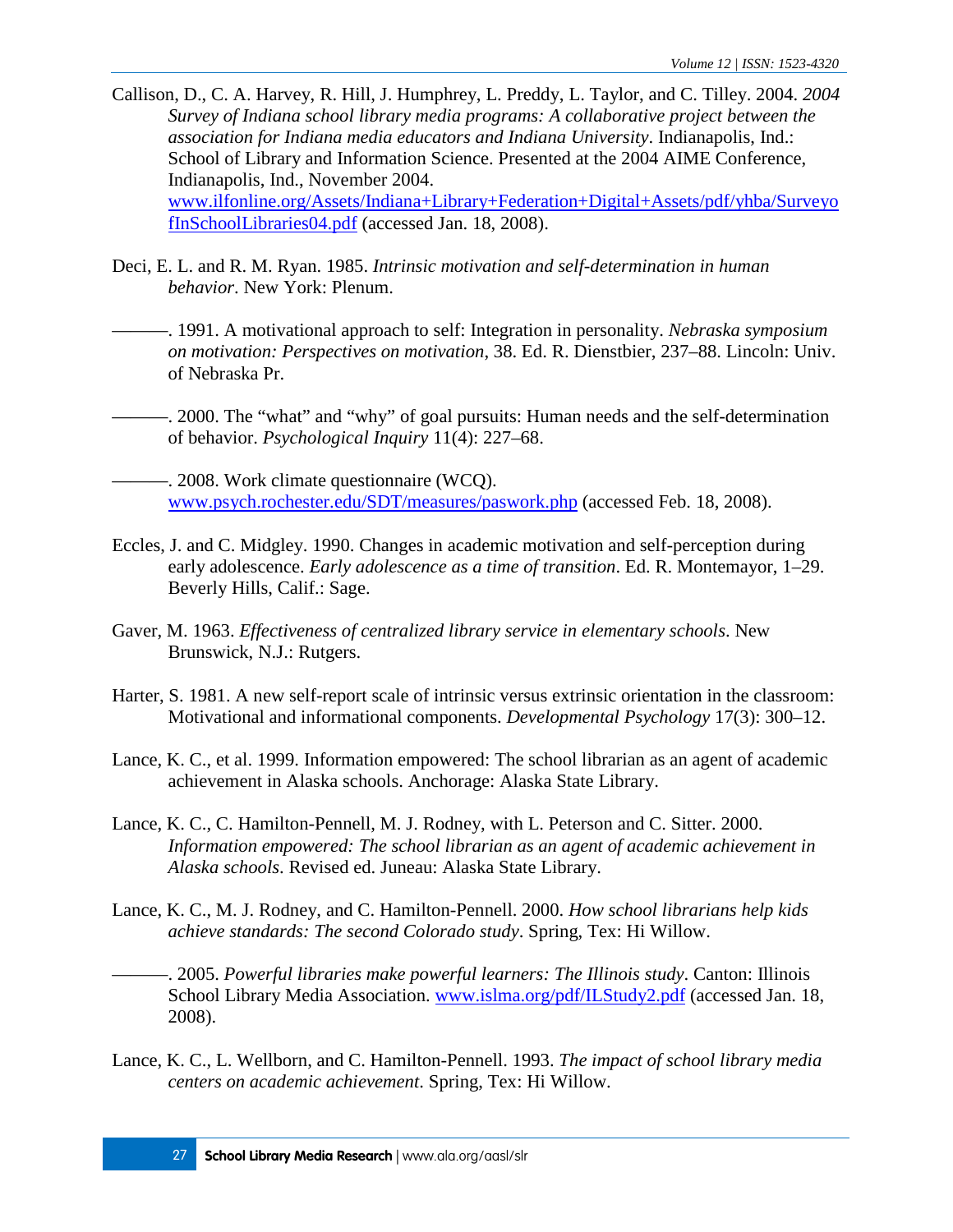- Lepper, M. R., J. H. Corpus, and S. S. Iyengar. 2005. Intrinsic and extrinsic motivational orientations in the classroom: Age differences and academic correlates. *Journal of Educational Psychology* 97(2): 184–96.
- Library and Information Studies Specialty Rankings: School Library Media. 2009. *U.S. News & World Report*. [http://grad-schools.usnews.rankingsandreviews.com/best-graduate](http://grad-schools.usnews.rankingsandreviews.com/best-graduate-schools/top-library-information-science-programs/library-media)[schools/top-library-information-science-programs/library-media](http://grad-schools.usnews.rankingsandreviews.com/best-graduate-schools/top-library-information-science-programs/library-media) (accessed on Mar. 15, 2009).
- Miller, J., J. Want, and L. Whitacre. 2003. *Show me connection: How school library media center services impact student achievement (2002–2003)*. Jefferson City: Missouri Department of Elementary and Secondary Education, Missouri State Library.
- National Education Association (NEA) Board of Directors. 2000. *Report of the NEA task force on reading 2000*. <http://flare.ucf.edu/Research/NEA%20Reading%20Task%20Force%202000.pdf> (accessed Jan. 27, 2008).
- New York State Teacher Certification Examinations (NYSTCE). 2008. *Preparation guide: Library media specialist CST (74)*. [www.nystce.nesinc.com/PDFs/NY\\_fld074\\_prepguide.pdf](http://www.nystce.nesinc.com/PDFs/NY_fld074_prepguide.pdf) (accessed Jan. 26, 2008).
- New York State Department of Education (NYSED). 2008. *The directory of public and nonpublic schools and administrators for the state of New York*. [www.nysed.gov/admin/bedsdata.html](http://www.nysed.gov/admin/bedsdata.html) (accessed Feb. 22, 2008).

———. 2008. *What is a similar school?* [www.emsc.nysed.gov/repcrdfall2003/information/similar-schools/guide.html](http://www.emsc.nysed.gov/repcrdfall2003/information/similar-schools/guide.html) (accessed Feb. 22, 2008).

- Small, R. V. 2008. *Where did you learn that? . . . From my school librarian*. Op-Ed. *Syracuse Post-Standard*, Syracuse, N.Y. May 20, 2008.
- Small, R. V. and M. P. Arnone. 2000. *Turning kids on to research: The power of motivation*. Littleton, Colo.: Libraries Unlimited.
- Todd, R. J. and C. C. Kuhlthau. 2003. *Student learning through Ohio school libraries: A summary of the Ohio research study*. Columbus, Ohio: Presented to the Ohio Educational Library Media Association. Dec. 15, 2003. [http://www.oelma.org/studentlearning](http://www.oelma.org/studentlearning/) (accessed Sept. 8, 2009).

### **Cite This Article**

Small, Ruth V.; Snyder, Jamie; and Parker, Katie. 2009. "The Impact of New York's School Libraries on Student Achievement and Motivation: Phase I." American Association of School Librarians. **<**http://www.ala.org/aasl/slmr/volume12/small-snyder-parker>